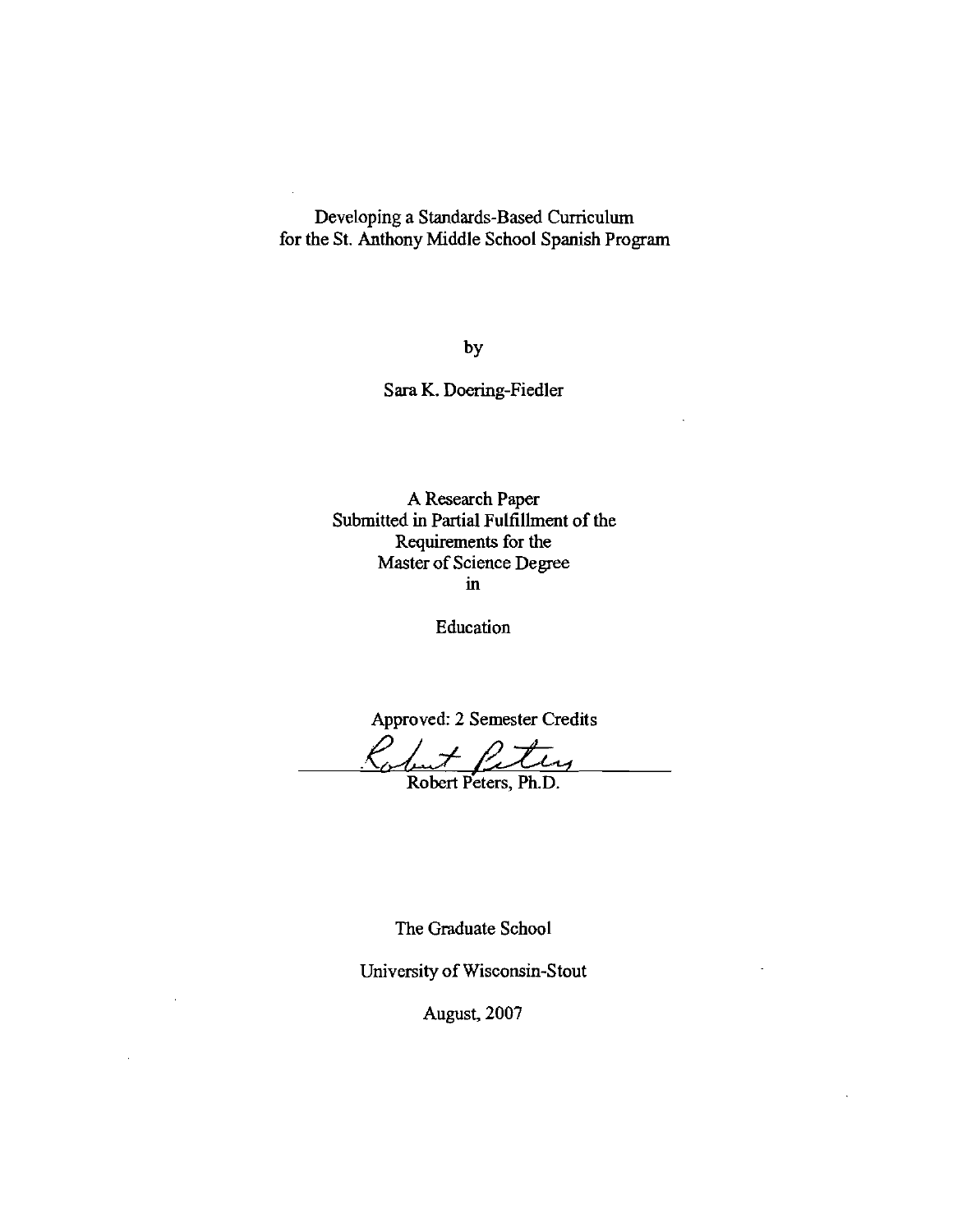# **The Graduate School University of Wisconsin-Stout Menomonie, WI**

| Author:                       | Doering-Fiedler, Sara K.                                                                            |
|-------------------------------|-----------------------------------------------------------------------------------------------------|
| <b>Title:</b>                 | Developing a Standards-Based Curriculum for the St.<br><b>Anthony Middle School Spanish Program</b> |
| <b>Graduate Degree/Major:</b> | <b>MS Education</b>                                                                                 |
| <b>Research Adviser:</b>      | Robert Peters, Ph.D.                                                                                |
| Month/Year:                   | <b>August, 2007</b>                                                                                 |
| <b>Number of Pages:</b>       | 35                                                                                                  |
| <b>Style Manual Used:</b>     | American Psychological Association, 4 <sup>th</sup> edition                                         |

### ABSTRACT

During the 2006-2007 school year, the St. Anthony-New Brighton School District of St. Anthony, Minnesota instituted a Spanish program in its middle school. As St. Anthony Middle School is currently in the application phase of the International Baccalaureate Middle Years Program certification, the Spanish program was established to meet with MYP criteria. With few exceptions for students with specific special needs, all students in the St. Anthony-New Brighton School District are now required to participate in Spanish courses during their sixth, seventh, and eighth grade years. This program evaluation determines the priorities of the stakeholders as they relate to the new Spanish program at St. Anthony Middle School, evaluates the current middle school Spanish program for its degree of adherence to the *National Standards for Foreign Language Education,* and makes recommendations to ensure that a quality middle school Spanish program is developed.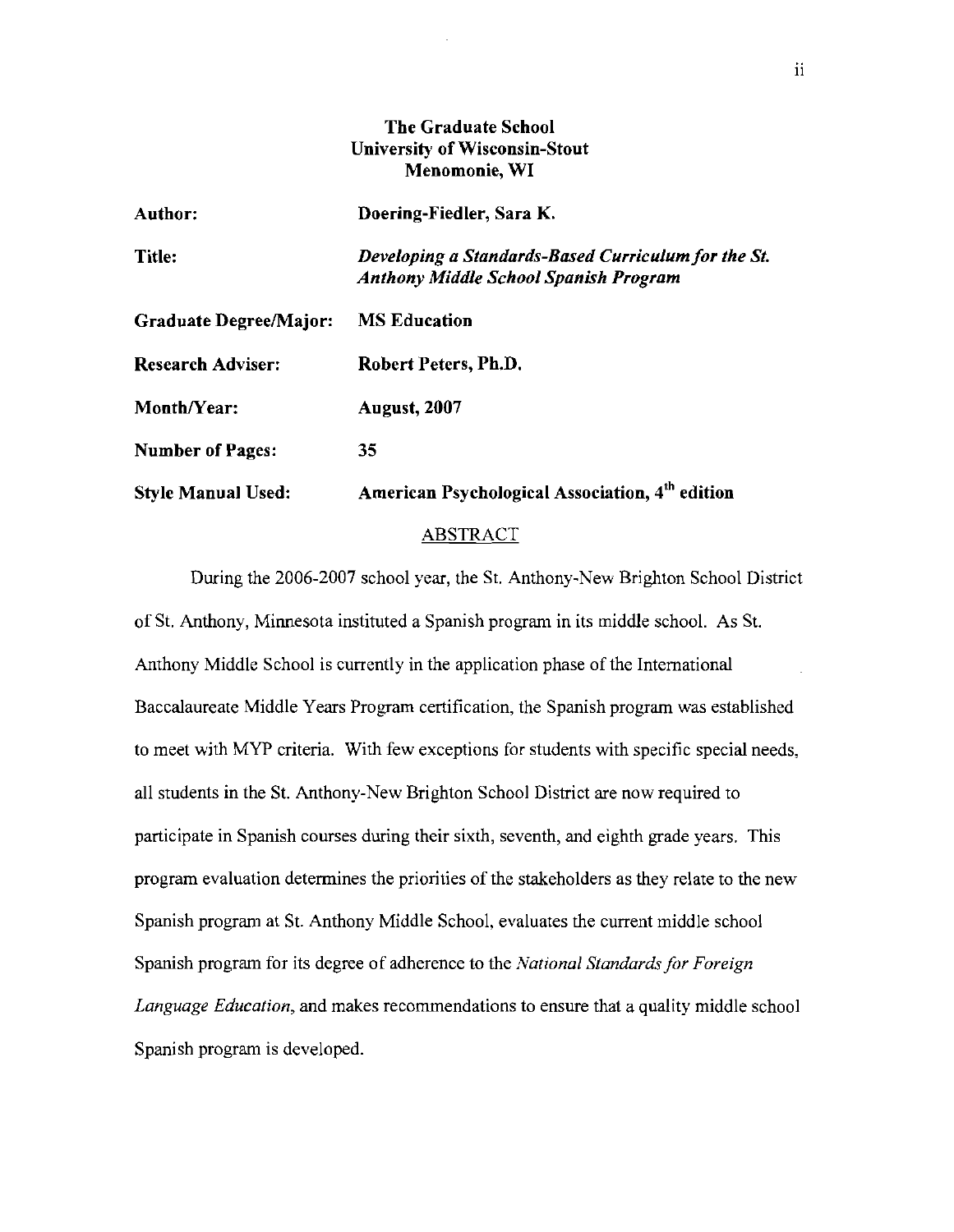The Graduate School University of Wisconsin-Stout Menomonie, **WI** 

### Acknowledgements

I would like to thank Dr. Robert Peters for his continuous support and prompt and helpful feedback throughout my work on this thesis. I have learned so much about formal, professional writing from him through this process.

I would like to thank Dr. Phyl Burger with whom I have taken nine of my thirty credits for this Masters in Education program. Her spirit and enthusiasm has always been able to transcend the limitations of an online classroom.

I thank my parents, both retired educators, for their years of service to the field of education. Their knowledge of teaching and their understanding of working with students continue to serve as valuable resources to me in my career.

And, most of all, I thank my husband Adam who is my best friend and my constant source of love and encouragement. I dedicate this work to him and to our first baby who will arrive in December.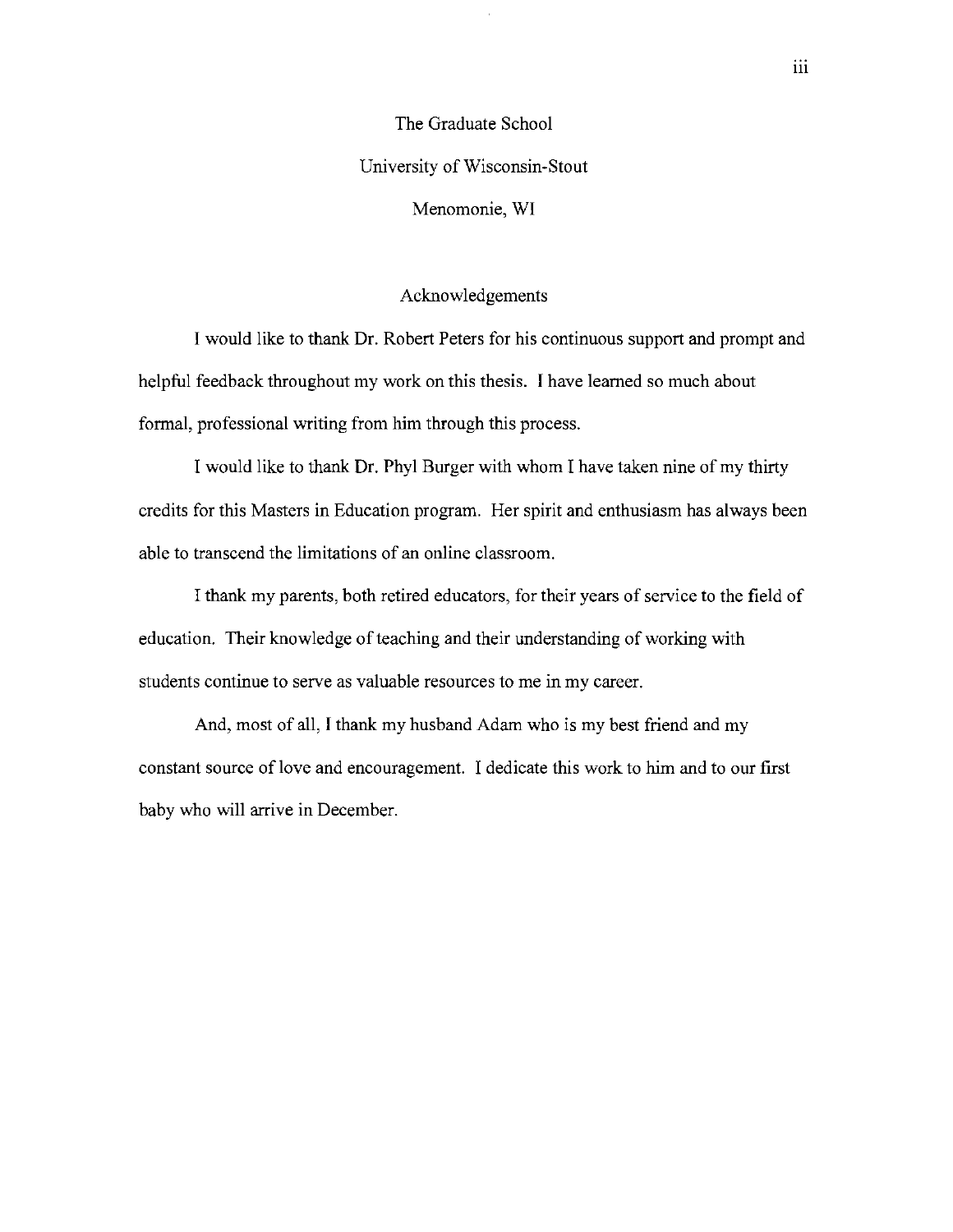# TABLE OF CONTENTS

| $\ldots$ 13 |
|-------------|
|             |
|             |
|             |
|             |
|             |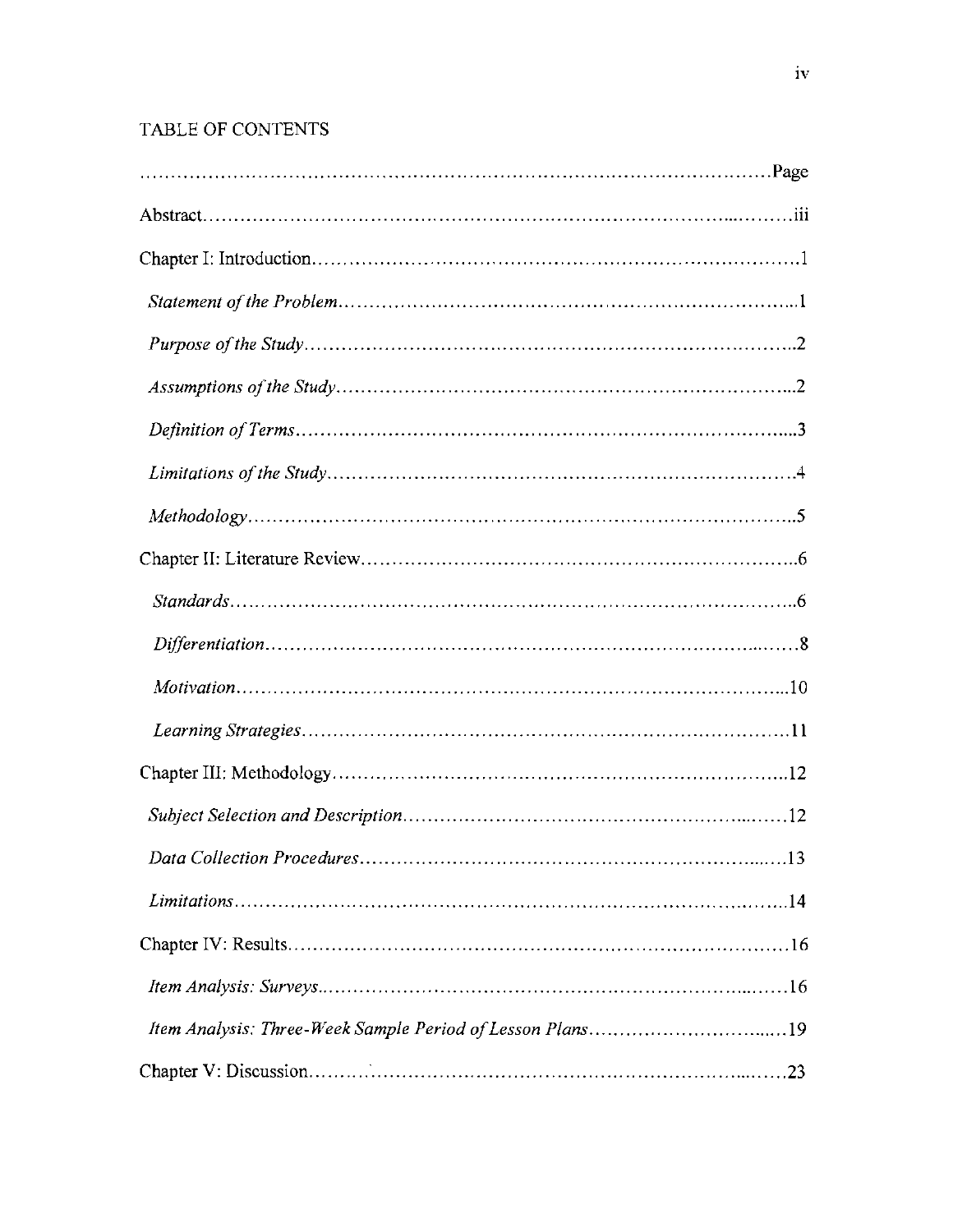| $Conclusions. \dots 124$ |  |
|--------------------------|--|
|                          |  |
|                          |  |
|                          |  |
|                          |  |

 $\label{eq:2.1} \frac{1}{\sqrt{2\pi}}\int_{0}^{\infty}\frac{1}{\sqrt{2\pi}}\left(\frac{1}{\sqrt{2\pi}}\right)^{2\alpha} \frac{1}{\sqrt{2\pi}}\int_{0}^{\infty}\frac{1}{\sqrt{2\pi}}\frac{1}{\sqrt{2\pi}}\frac{1}{\sqrt{2\pi}}\frac{1}{\sqrt{2\pi}}\frac{1}{\sqrt{2\pi}}\frac{1}{\sqrt{2\pi}}\frac{1}{\sqrt{2\pi}}\frac{1}{\sqrt{2\pi}}\frac{1}{\sqrt{2\pi}}\frac{1}{\sqrt{2\pi}}\frac{1}{\sqrt{2\pi}}\frac{$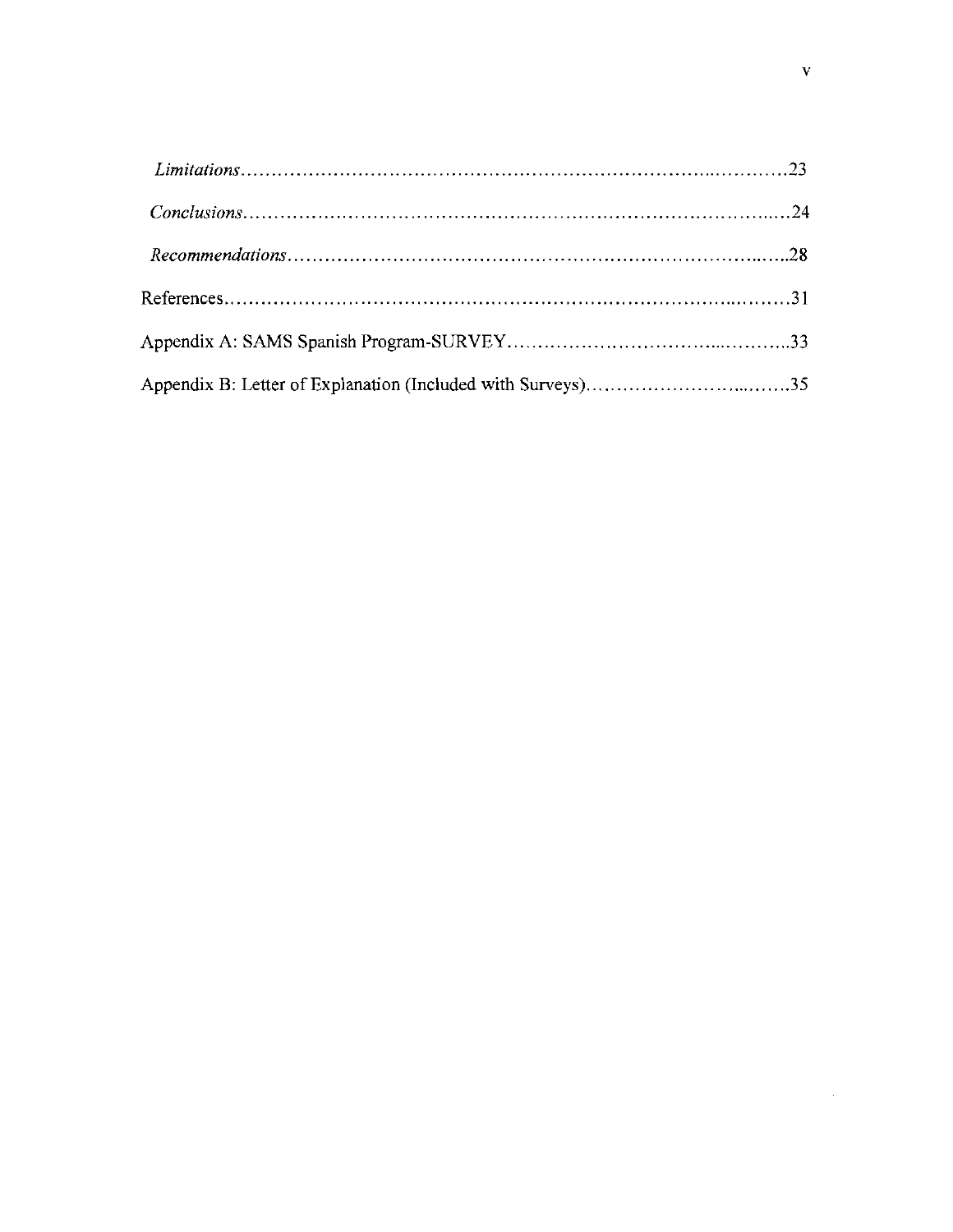#### Chapter I: Introduction

### *Statement of the Problem*

Beginning in the 2006-2007 school year, the St. Anthony-New Brighton School District of St. Anthony, Minnesota implemented a new middle school Spanish program. In accordance with the requirements of the Middle Years Program (MYP), a middle school counterpart to the International Baccalaureate (IB) system of which St. Anthony Middle School (SAMS) is a part, students are **required** to study a foreign language at the middle school level. Therefore, students at SAMS will take one semester of Spanish in both sixth and seventh grade and then a full year of Spanish in eighth grade. These three years of Spanish will equal Level I of Spanish at the high school; thus, students who successfully complete Spanish at the middle school level may begin high school Spanish at Level II. Seventh and eighth grade students entering the program during the 2006 2007 school year will still have the opportunity to progress into Level II Spanish during their freshman year of high school. Subsequently, the curricular demands of the middle school program will evolve during the first two years of its existence to accommodate students entering the program after the intended sixth grade starting point. Two middle school Spanish teachers were hired beginning in the 2006-2007 school year to develop and implement a middle school Spanish curriculum which will meet the needs of students in the St. Anthony-New Brighton school district.

The St. Anthony-New Brighton School District of Minnesota serves the village of St. Anthony and a small part of the town New Brighton with an elementary school (K-5), a middle school (6-8), and a high school (9-12). This geographically tiny district borders the Minneapolis Public School District and accepts approximately 42% of its students

I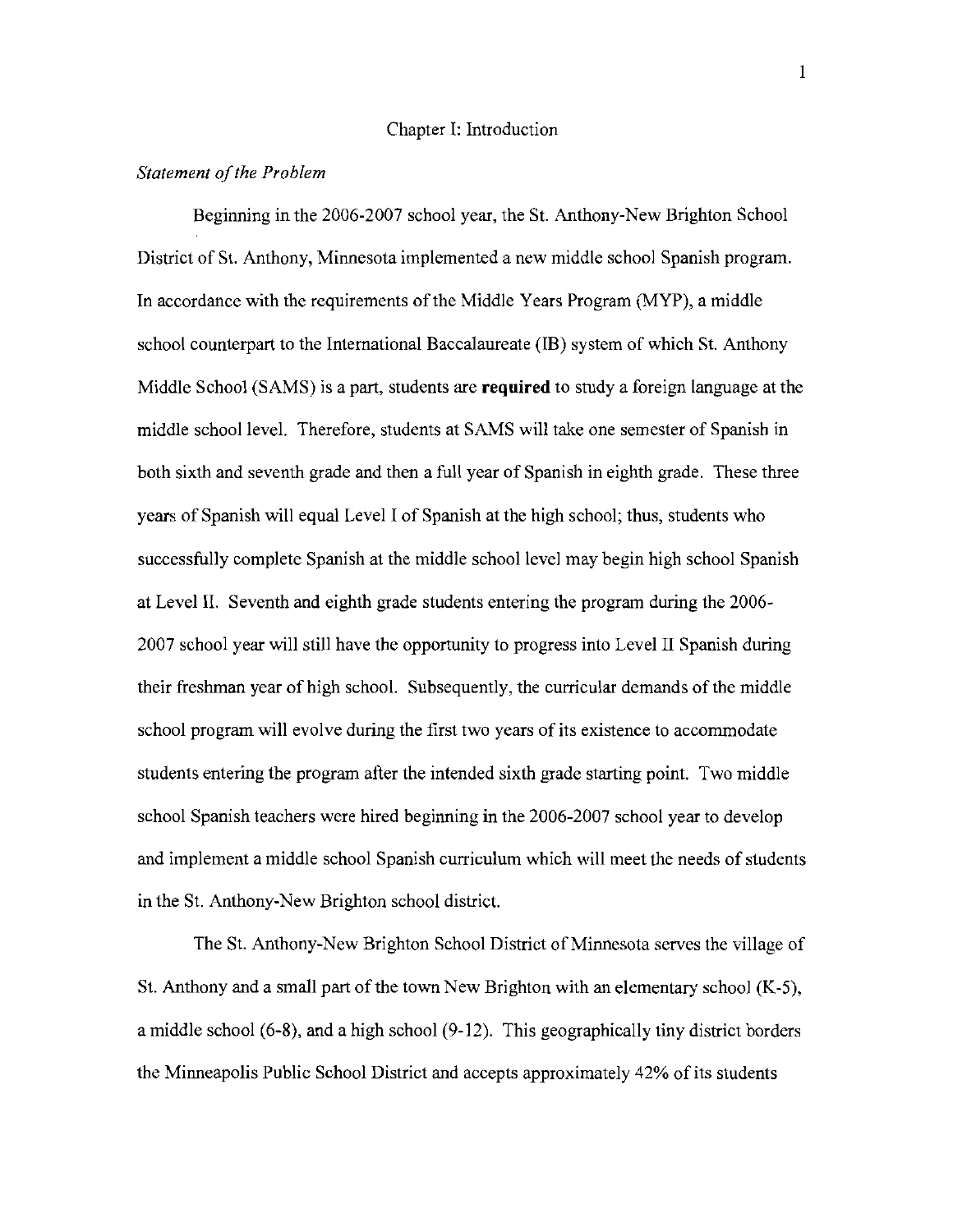through open enrollment. Administrators, faculty members, school board members, and parents have long supported the development of a middle school Spanish program.

According to the Minnesota Department of Education, a total of 403 students were enrolled at St. Anthony Middle School during the 2005-2006 school year. Records indicate that the racial demographics of students this year were 81% White, 7% Black, 7% Asian, 4% Hispanic and 1% American Indian. One percent of students were categorized as Limited English Proficient, 9% of students received special education services, and 16% qualified for Free and Reduced Price Lunch (Minnesota Department of Education, 2005).

# **Purpose of the Study**

There are three primary goals of this program evaluation. First, the priorities of the stakeholders (middle school Spanish teachers, middle school principal, district superintendent, school board members) will be determined as they relate to the new middle school Spanish program. Second, the middle school Spanish curriculum currently in place will be evaluated for its degree of adherence to the *National Standards for Foreign Language Education* (American Council on the Teaching of Foreign Languages, 1999). And, third, recommendations will be made to ensure that a quality middle school Spanish program is developed. A quality program would emphasize curricular excellence while simultaneously giving attention to the specific needs of the students of the St. Anthony-New Brighton School District.

### Assumptions of the Study

It is assumed that the stakeholders will place a high importance on the Communication Standard of the *National Standardsfor Foreign Language Education*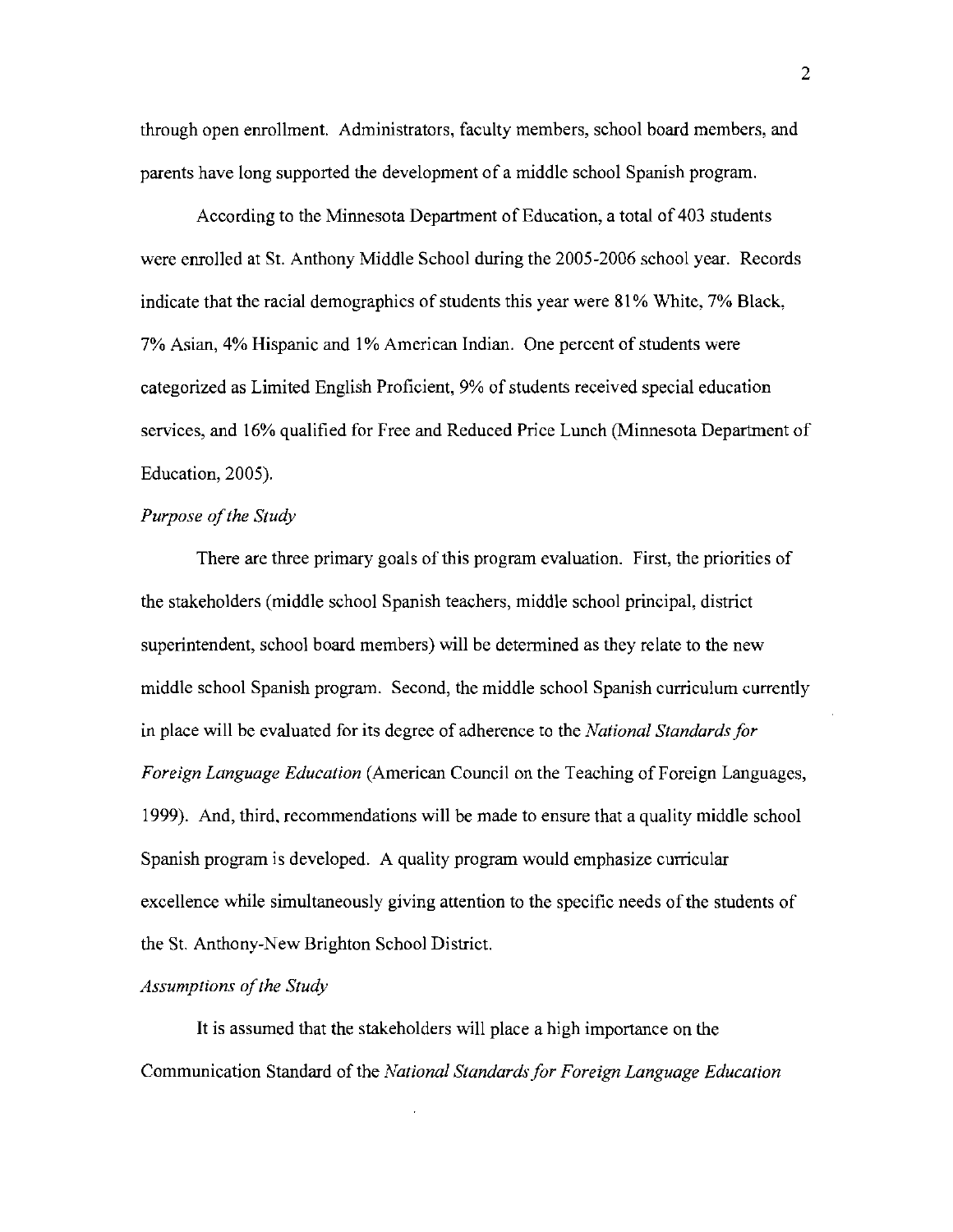(ACTFL, 1999). This Standard relates specifically to the ability to read, write, speak, and listen in the target language. It is also assumed that stakeholders will value a middle school Spanish program's ability to differentiate between the diverse needs of students and to motivate and inspire students to continue their study of foreign language at the high school level.

### *Definition ofTerms*

*Differentiation.* Providing activities and/or assessments which accommodate the diverse needs of students.

*International Baccalaureate (IB).* The International Baccalaureate Organization (lBO) is an international program which aims to develop schools with a high quality, standardized philosophy of curricula and rigorous standards of assessment. lB schools around the world encourage students to become active, compassionate, and lifelong learners who understand and value people of different cultural backgrounds and perspectives.

 $L1$ . Language 1, or a student's native language.

*L2.* Language 2, or a student's foreign language of study.

*Middle Years Program (AfYP).* The Middle Years Program is the middle level version of the IB. MYP schools operate under the IBO philosophy of curriculum and assessment. Normally the MYP program is offered from grades 6-10. The St. Anthony-New Brighton School District, however, is offering a modified MYP program which includes only grades 6-8.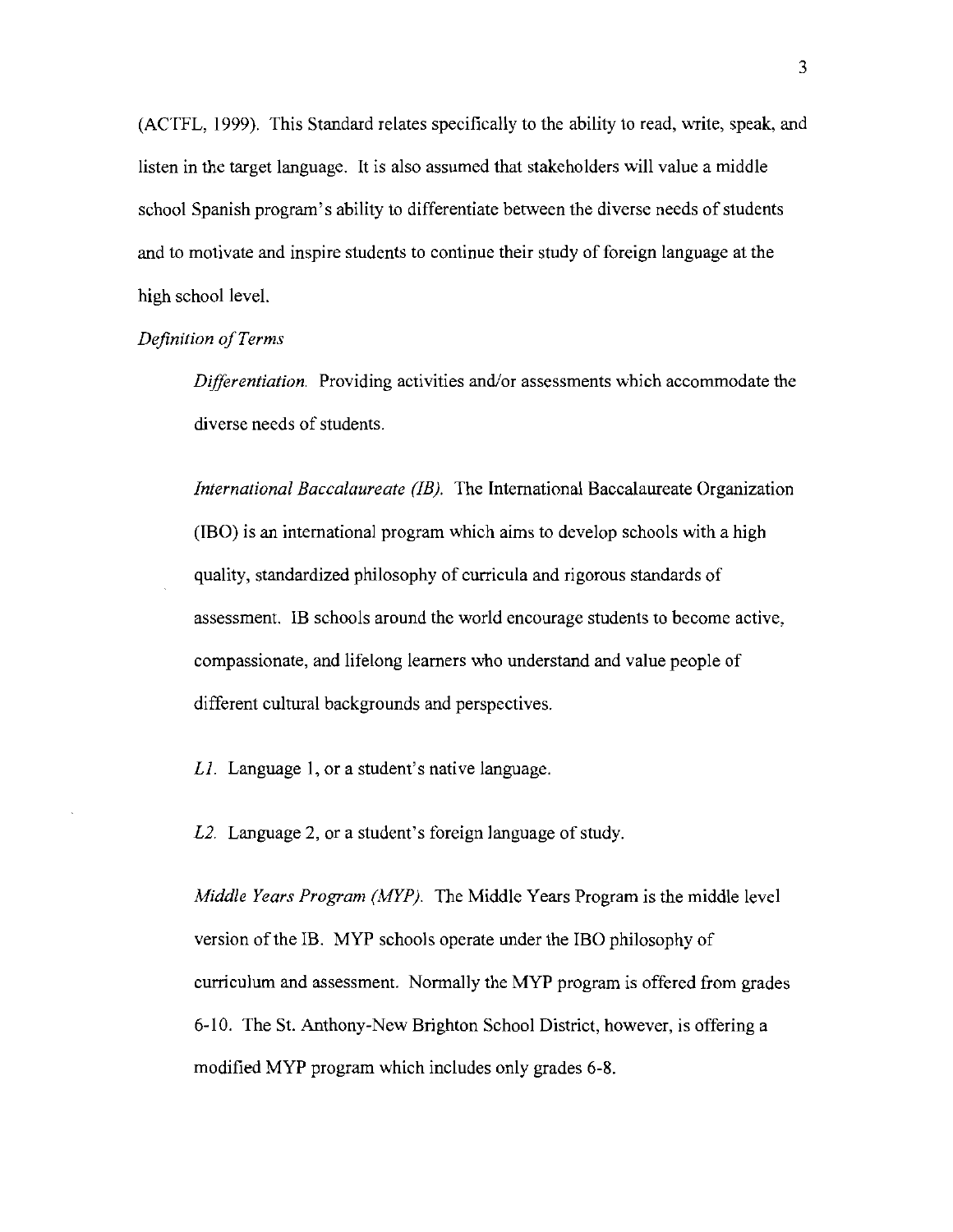*National Standards for Foreign Language Education.* A set of guidelines developed by the *American Council on the Teaching of Foreign Languages* to influence the development of curricula, the selection of teaching methods, and the incorporation of assessments in foreign language classrooms around the country. The Standards include five primary areas of focus: Communication, Cultures, Connections, Comparisons, and Communities.

SAMS. St. Anthony Middle School.

*Target language.* The language of study in a given foreign language classroom. In this case, the target language is Spanish.

*World Languages.* A more current term used at times instead *oiforetgn languages.* The term recognizes that a student's L2 might be spoken widely within that student's native country and, therefore, the language is not foreign. Foreign language, however, continues to remain a frequently used term.

# Limitations of the Study

This program evaluation is limited, in part, by the content and methodology knowledge of some of the stakeholders. While administrators and school board members may carry general philosophies about creating an effective Spanish program, they are not trained in specific content knowledge, including knowledge of the Standards or foreign language methodology. However, because these stakeholders do have influence in the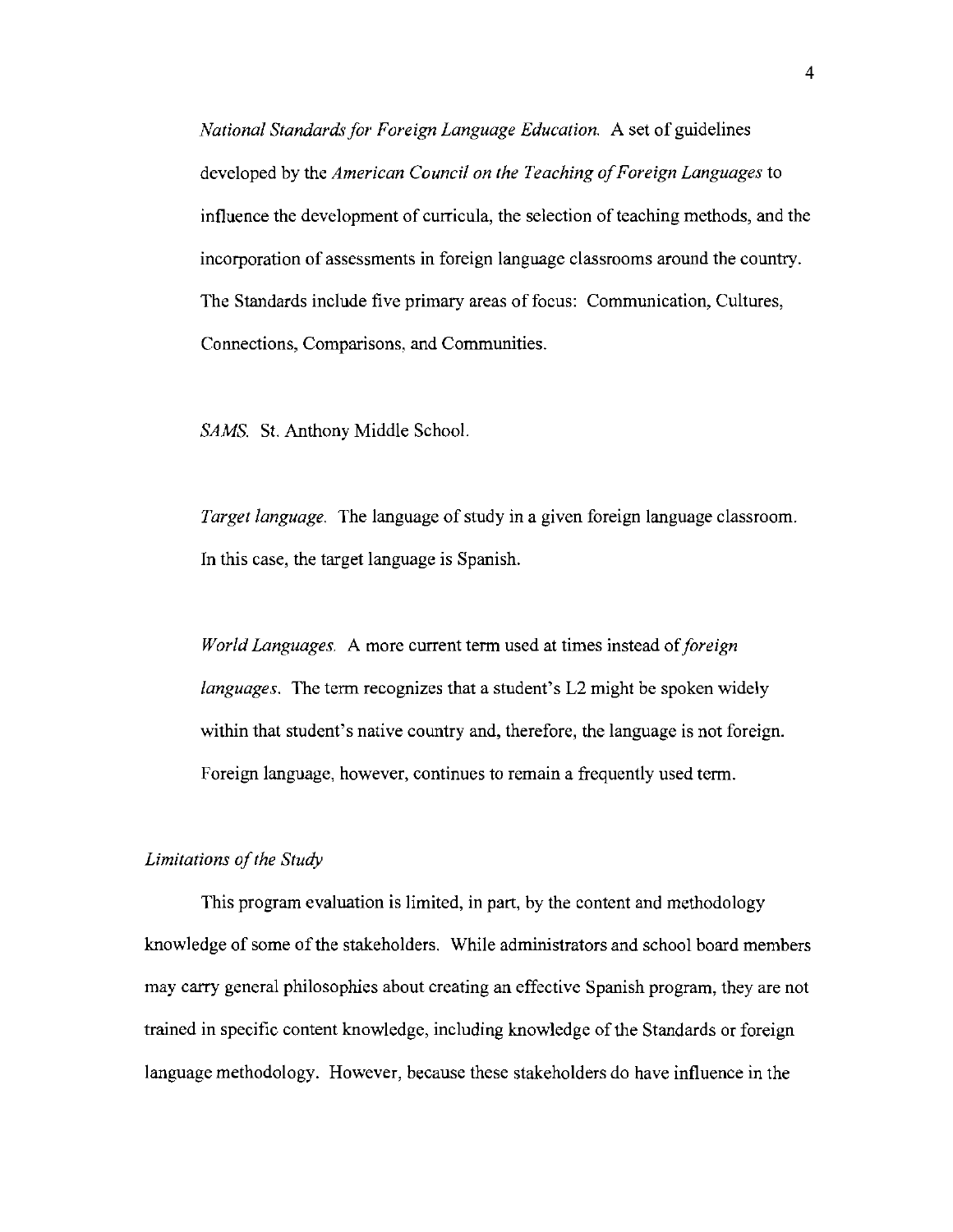development of the SAMS Spanish program, their opinions must be taken into consideration. It is fortunate, however, that both the administration and the school board are generally very supportive of this new program, and both groups demonstrate a willingness to trust and support the new SAMS Spanish faculty.

The three-week sample of lessons (See Chapter III: Methodology and Chapter IV: Results) is a limiting factor as well because this sample may not be representative of all of the varied activities which occur in the SAMS Spanish classroom throughout the year. Some other units of study not included in the sample may focus more intensely on other Standards not adequately addressed during the sample period.

## *Methodology*

This study will incorporate surveys to determine the values and goals of the stakeholders. A three-week sample of lesson plans will then be evaluated as to how they reinforce the *National Standards for Foreign Languages* (ACTFL, 1999) and the interests of the stakeholders. Literature will be reviewed to determine other qualities of a successful middle school Spanish program. This evaluation will generate specific recommendations to improve the current program, especially recommendations which take into account the individual needs of a diverse learning population.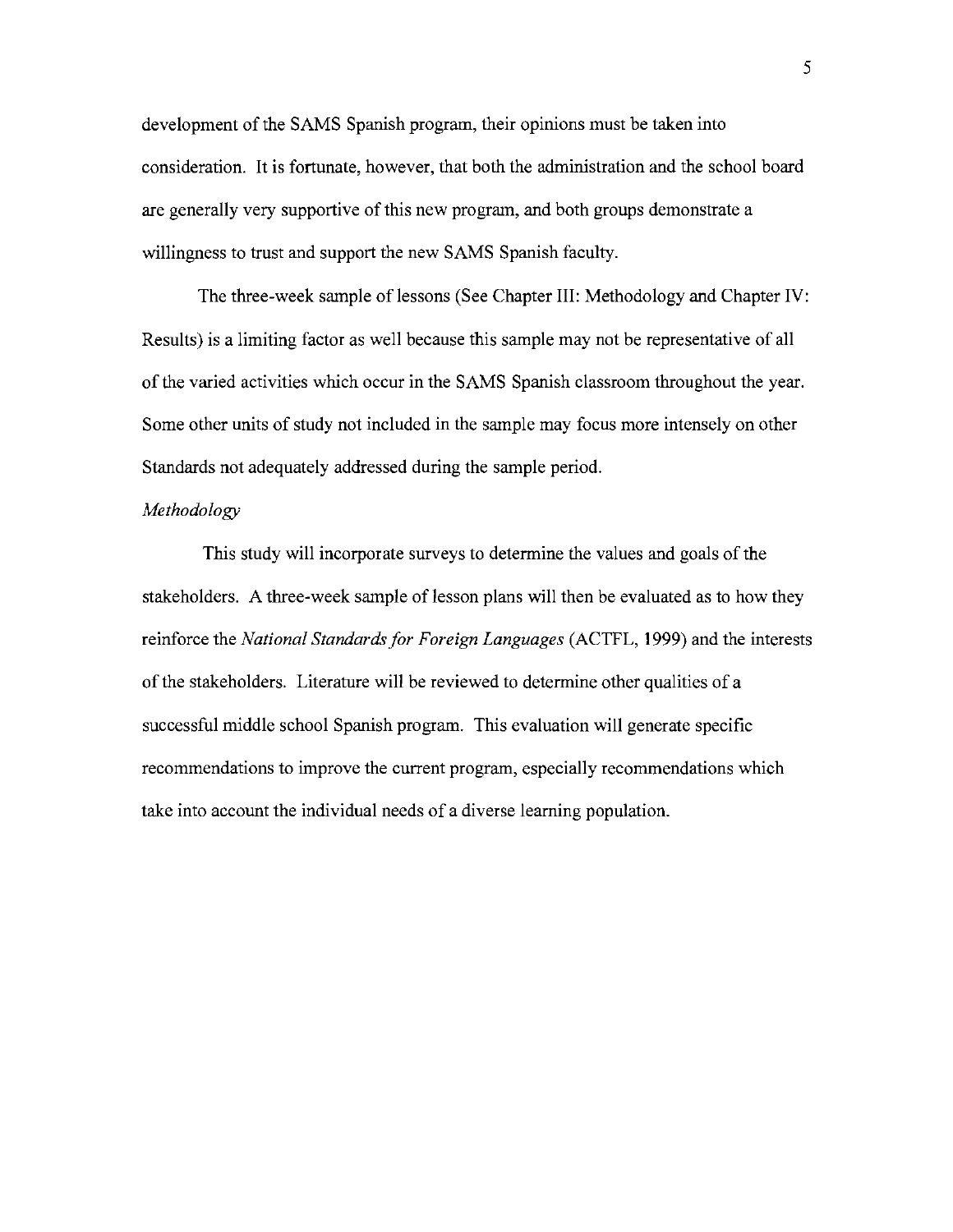## Chapter II: Literature Review

### *The Standards*

As noted in the Introduction, the *National Standards for Foreign Language Education* (ACTFL, 1999) guide foreign language educators in their development of curriculum and their use of various methods and specific activities. The Standards focus on five main areas of language and cultural development: Communication, Cultures, Connections, Comparisons, and Communities. Though all of these areas are valuable within the L2 classroom, undoubtedly the greatest emphasis is often placed upon "Communication," or, more specifically, the instruction of reading, writing, speaking, and listening in the target language.

Gifford and Mullaney (1999), like most L2 researchers, advocate the use of "meaningful situations" to best help students to develop the Communication aspect of their target language (p. 12). They state that it is the role of the foreign language educator to "create and provide learning environments that offer these [meaningful situations]" (Gifford & Mullaney, 1999, p. 12). Foreign language educators must consider realistic, and authentic uses of language for reading, writing, speaking, and listening purposes and develop activities which allow students to use their L2 knowledge in natural, true-to-life ways.

The North Carolina State Department of Public Instruction (1996) echoes this sentiment and further makes the connection between the skills required in meaningful situations in a student's L1 with those needed for a student's L2. They encourage foreign language educators to utilize some of the same strategies and activities used in L1 instruction ofreading (prereading, engagement while reading, and response/postreading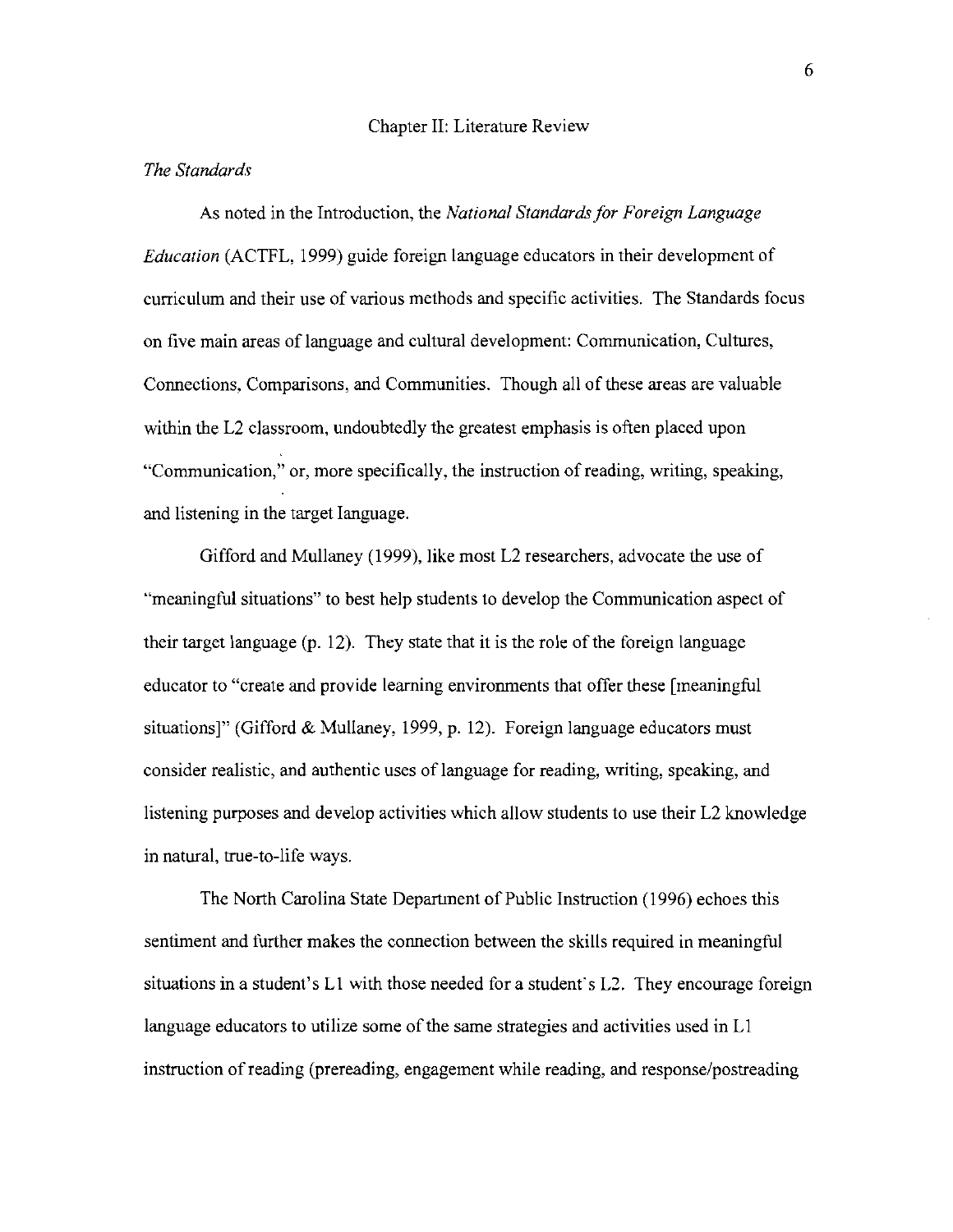activities) in their instruction of the target language (North Carolina State Department of Public Instruction, 1996, pp. 5-6). The Communication Standard in foreign language, therefore, relates very intimately to the goals of Ll curriculum. This connection demonstrates an opportunity for an interdisciplinary exchange between a school's English Department and its World Languages Department. The educators in these departments may find that their curricular goals complement and enhance the goals of the other.

Though the Communication Standard typically receives most concern and attention within a foreign language department, the Culture Standard is often close behind in importance. Failoni (1993) recommends the incorporation of music into the L2 classroom as one easy and motivating way to address the Culture Standard. Failoni (1993) notes that

"since music does not exist in a vacuum, it provides an interesting mirror of the history, literature, and culture of a country. Music also represents a common interest uniting many American students, and it appears to be an important aspect of their life..." (p. 97).

Thus, the foreign language educator can use music to create a bridge between students' interests and the cultures of the target language. Using music as a gateway, foreign language educators can then delve into some of the more profound and pervasive aspects of culture as well.

In an increasingly technological world, foreign language educators are fortunate in their ability to use technology to address the Communities Standard with greater ease. The Internet abounds with authentic information (newspapers, local websites, chat rooms, etc.) that can be used to connect students directly with people from their L2 cultures.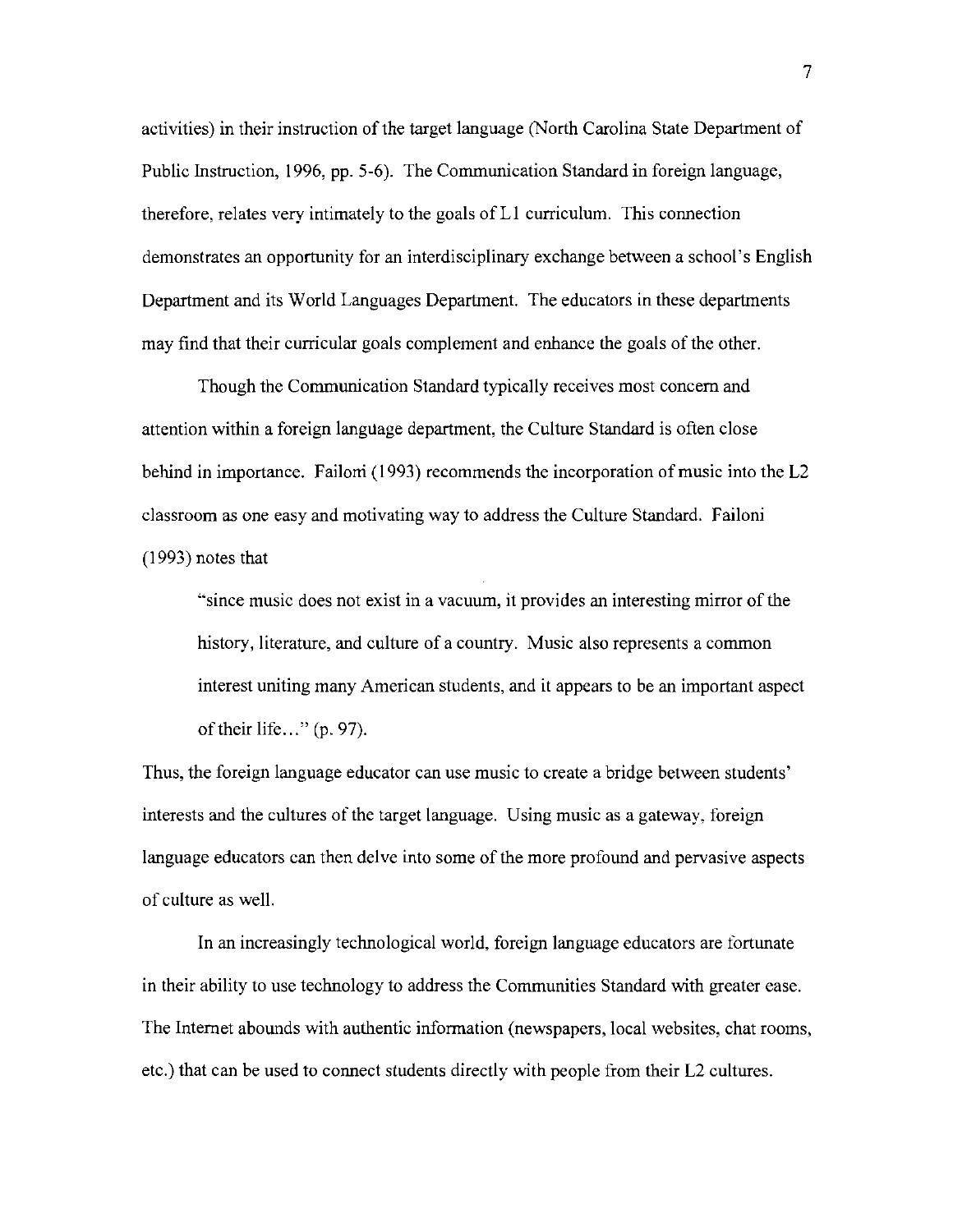Allen (2004) comments on the numerous websites which allow teachers to create partnerships with other classrooms around the world, providing opportunities for students to engage in pen pal relationships with other students, all while using their target language. Naturally, these activities also connect to each of the other standards, as well, as students use their language in authentic, meaningful situations to communicate and learn about other cultures, while simultaneously making connections and comparisons between the L2 culture and their own, and developing a more global sense of community. Allen (2004) reminds us, though, that "professional development, more than the technology, is the critical factor in winning support for these new teaching approaches ... " (p. 8). For foreign language educators to truly be able to utilize the myriad of curriculum resources available for reaching all five Standards, they must be provided with adequate and sufficient training before they can know how best to bring these resources into the classroom.

#### *Differentiation*

Since Spanish is a required course for S1. Anthony Middle School students, the SAMS Spanish teachers must accommodate the needs of a diverse population of students. A limited number of students are excused from this Spanish requirement because of severe special educational needs or because of significantly lower reading comprehension scores. Students who struggle with reading take a remedial reading course instead of Spanish. However, the majority of SAMS students still participate in the required L2 course, complying with the MYP guidelines.

Because foreign language courses generally tend to attract more academicallymotivated students, the SAMS Spanish teachers balance the needs ofthese students with

8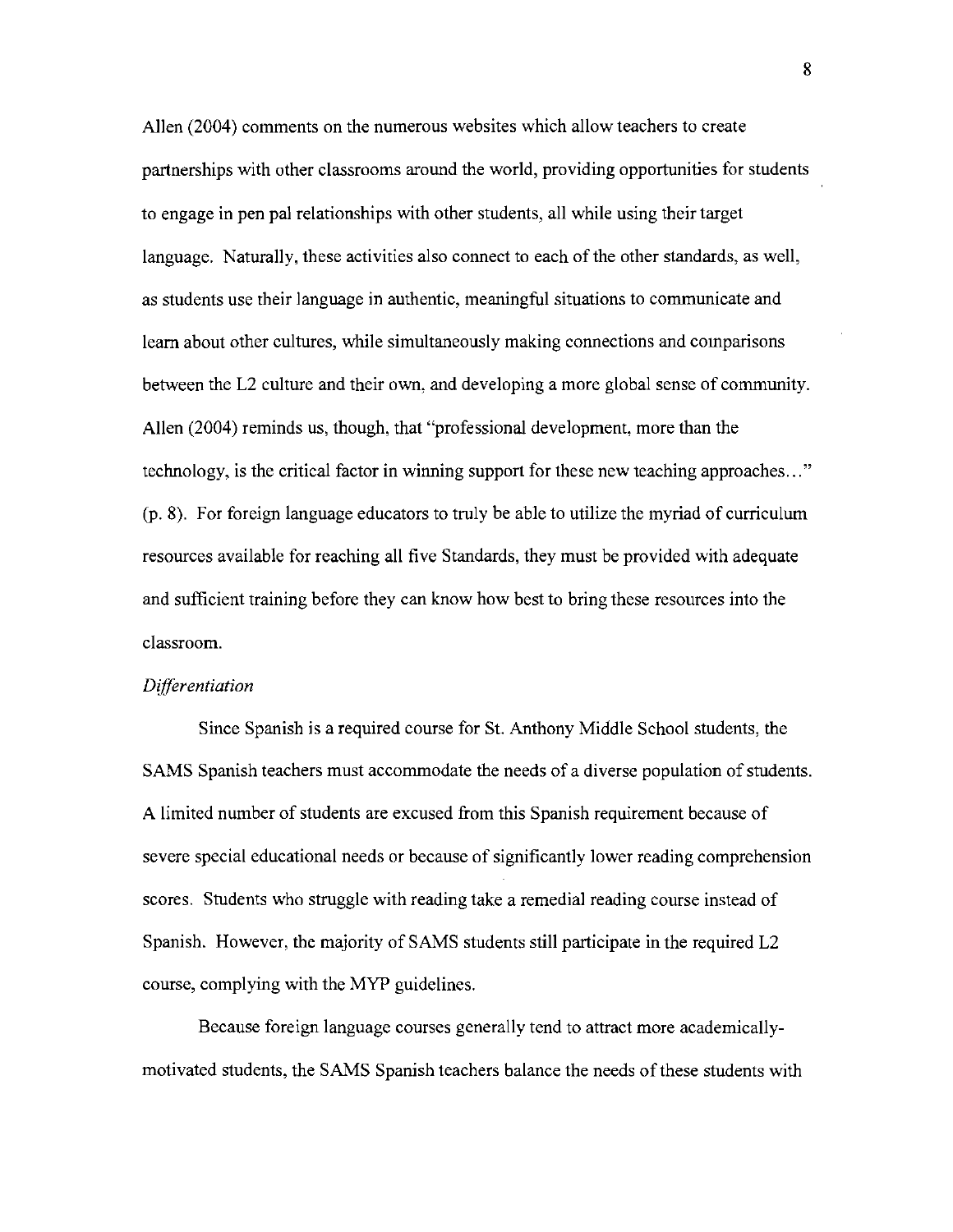those who struggle academically, particularly those who receive special education services. Finamore (1993) reminds us that there are actually several similarities between the special education (SE) student and the traditional L2 student, most notably that SE and L2 students are both struggling to acquire linguistic competence for communication in a specific setting. The difference between the SE student and the L2 student, however, is that the SE student typically has not yet developed this linguistic competence in his or her first language, while the L2 student has. Finamore (1993) advocates providing a variety of "high-interest activities of varying difficulty to meet the varying ability levels" of all students in a mainstreamed foreign language classroom (p. 22). This requires the foreign language teacher to remember that any given classroom is going to contain students of a wide range of strengths and needs. By requiring foreign language, SAMS must recognize this increased diversity present within their foreign language classrooms and plan accordingly.

While many schools do excuse students with learning disabilities from foreign language classes, Pritikin (1999) posits another option: the creation of an alternative foreign language curriculum to meet the specific needs of these students. Pritikin (1999) emphatically holds that students with special needs can still effectively learn a foreign language, but that they may require different methods, such as more explicit direct instruction of grammar and more extensive tactical or kinesthetic reinforcement. While the creation of an alternative foreign language curriculum might not be a viable option at this point in the SAMS program, it is a recommendation that merits serious consideration. **If** SAMS wishes to require foreign language of nearly all of its students (as it must under MYP guidelines), then it must learn to effectively serve a population which might not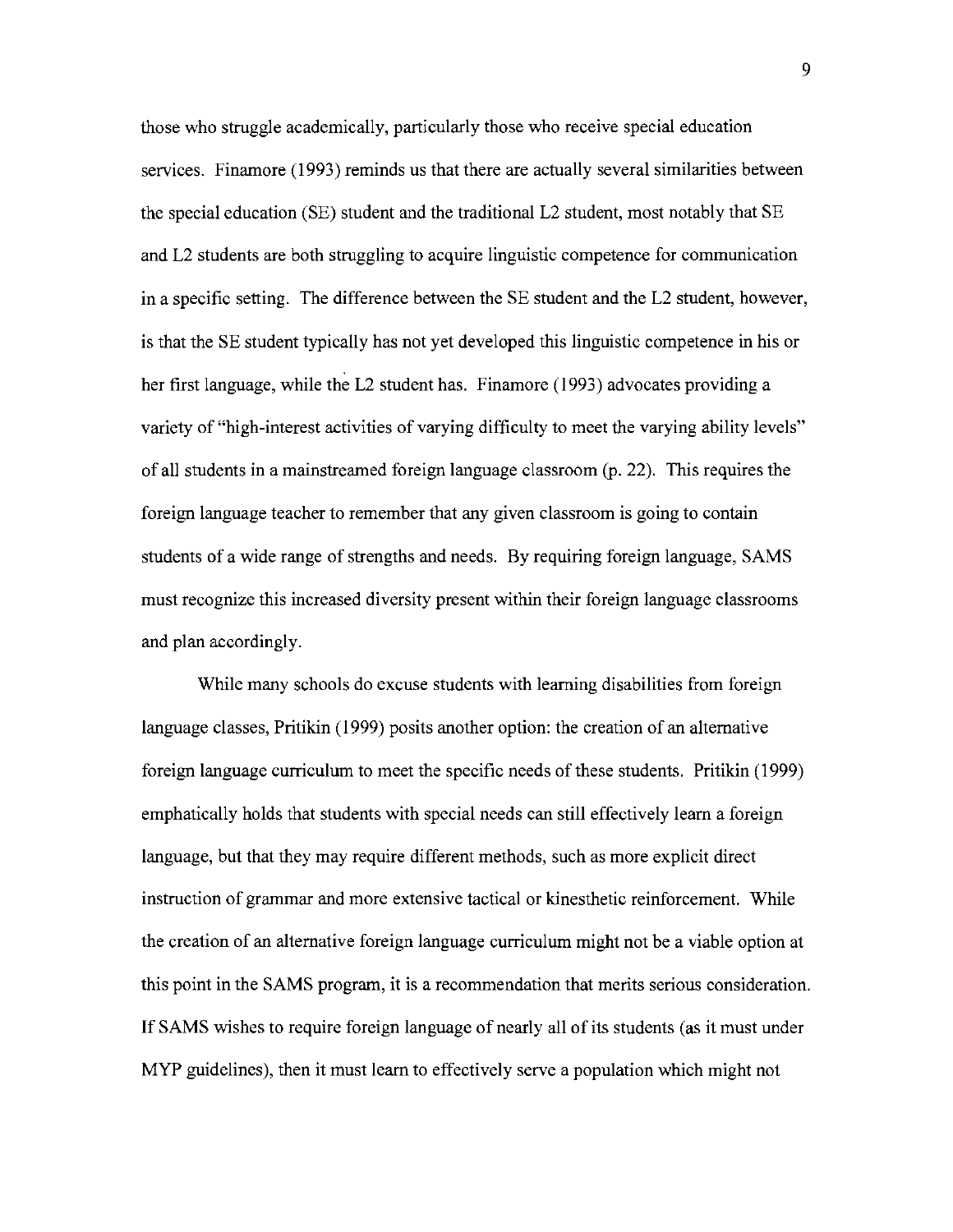otherwise participate in foreign language at the middle school level. Creative solutions must be devised to serve these students within the constraints of the resources currently available.

### *Motivation*

Student motivation is an increasingly important factor of the SAMS Spanish program because some students might prefer not to study a foreign language at all. Gardner (2001) notes that though intelligence and verbal ability were once considered to be the most important factors in foreign language learning, today "motivation is a central element along with language aptitude in determining success in learning another language in the classroom setting" (p. 3). This statement is, perhaps, even more true in the SAMS program, since students are not able to make the decision whether to participate in a foreign language course.

Gardner (2001) cautions that some beginning language students believe they will be able to speak proficiently in a short period of time. He remarks that these students "are generally unaware of the demands that will be placed on them" (p. 3). For this reason, SAMS Spanish teachers must realistically explain to students how much Spanish they can expect to learn by the end of middle school and how much daily practice and work will be required to meet that standard.

Gardner (2001) also encourages the teaching of effective learning strategies as a means of improving student motivation. He explains that "the use of such strategies can influence achievement by providing schema and techniques to help learn the material"  $(p.$ 12). SAMS Spanish teachers can, therefore, actively teach these strategies as a means of motivating all students, as well as providing tools for success for struggling students.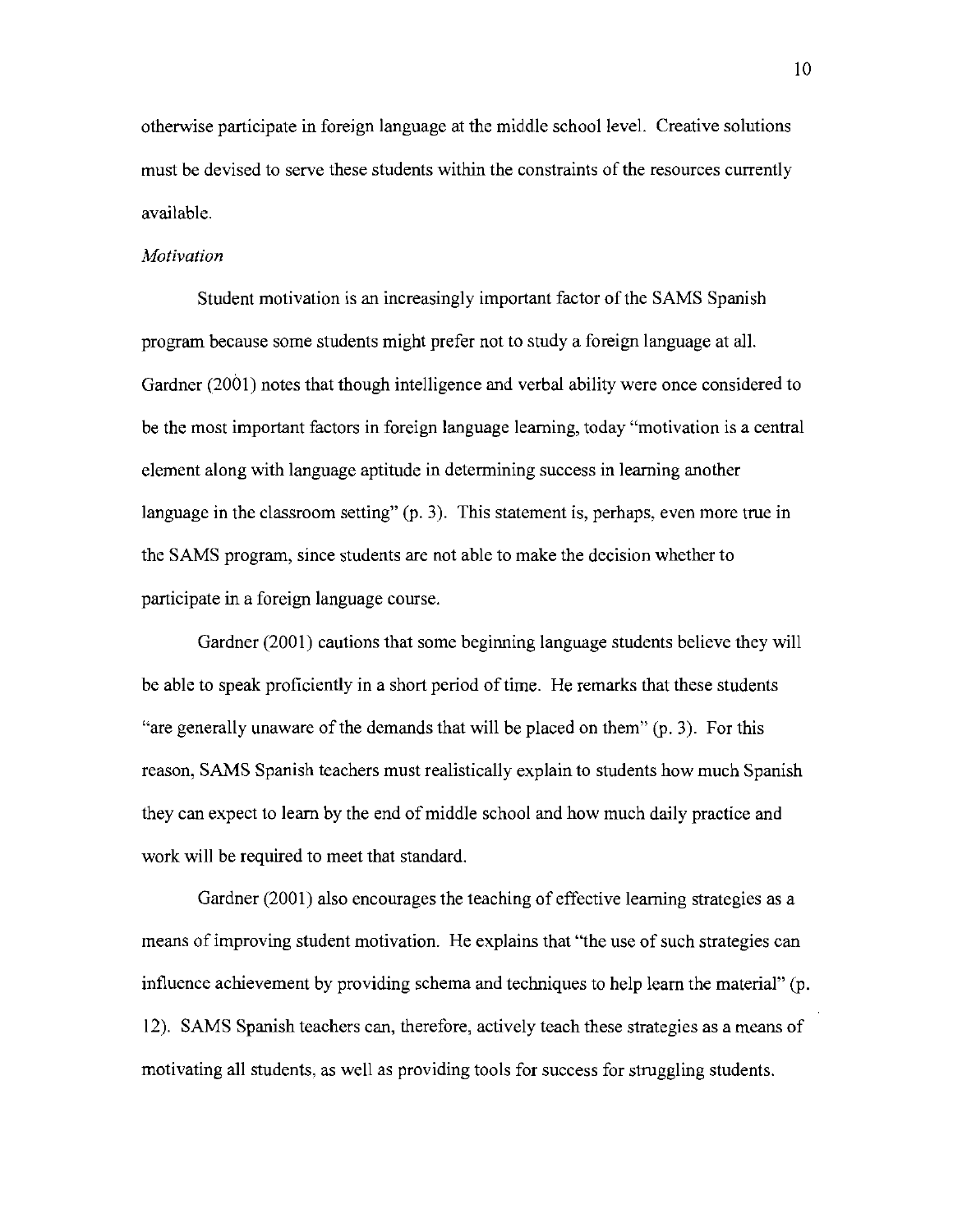# *Learning Strategies*

To ensure that all SAMS students can be successful in Spanish, the Spanish teachers must prepare them with the necessary skills for learning a foreign language. Lee (1995) and Stuart and Pearson (1995) encourage the direct and explicit instruction of learning strategies to foreign language students. Stuart and Pearson (1995) recommend a variety of specific strategies, which include: approximation, self-repair, clarification requests, language switches, and rephrasal. They explain that "presentation of the most successful strategies combined with in-class practice offers learners the opportunity to expand their communicative resources despite linguistic deficiencies" (p. 122). It cannot be assumed that all students naturally develop these learning strategies without guidance from the teacher. 1n fact, the instruction of these strategies could help to close the achievement gap between the strongest students in a foreign language class and those who are not as academically competent. Lee (1995) also advocates for repeated in-class practice of learning strategies in the foreign language classroom and cautions against providing too many strategies too quickly. She states that "students should not be intimidated... [or]...overwhelmed by the list of L2 strategies" provided to them (p. 12). Instead, she recommends practicing one strategy repeatedly in a variety of learning tasks until students feel they can begin to use that strategy independently from the teacher. In time, Lee (1995) writes, "students should choose the learning strategies most suitable to themselves based on their learning style and characteristics" (p. 13). It is the teacher's responsibility, then, to educate students about the various learuing strategies available to them.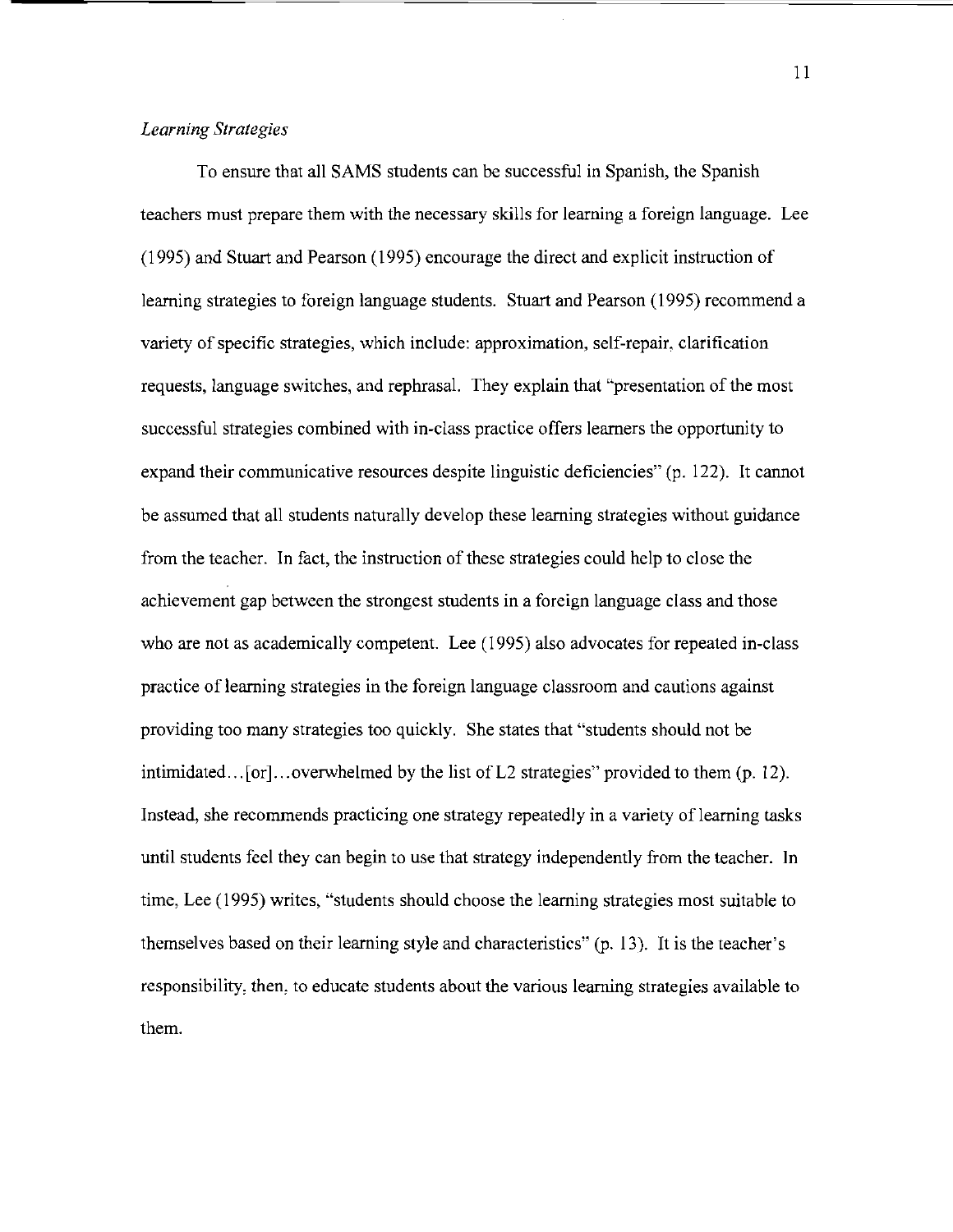### Chapter III: Methodology

The three primary goals of this program evaluation are to: (1) determine the priorities of the stakeholders as they relate to the new Spanish program at St. Anthony Middle School, (2) evaluate the current middle school Spanish program for its degree of adherence to the *National Standards/or Foreign Language Education* (ACTFL, 1999), and (3) make recommendations to ensure that a quality middle school Spanish program is developed. This evaluation will be conducted using the methods described below. *Subject Selection and Description* 

First, surveys will be conducted with the middle school Spanish program stakeholders. These stakeholders include: middle school Spanish teachers, middle school principal, district superintendent, and school board members. The surveys will reflect the goals ofthe *National Standards/or Foreign Language Education* (ACTFL, 1999) as well as goals related to student learning and motivation. The survey statements are divided according to which Standard they reflect. From the survey, Statement I addresses the Communication Standard, Statements 2-3 relate to the Culture Standard, Statement 4 .addresses both the Connection Standard and Strategies, Statements 5-6 reflect the Comparisons Standard, Statements 7-8 highlight the Communities Standard, and Statements 10-12 address Differentiation. The remaining statements relate to other areas of interest in the development of the SAMS Spanish program, including the topic of student motivation. The results of these surveys will help guide future development of the SAMS Spanish program.

Second, a three-week sample of lesson plans from the current eighth grade Spanish curriculum will be evaluated for its adherence to the *National Standards/or*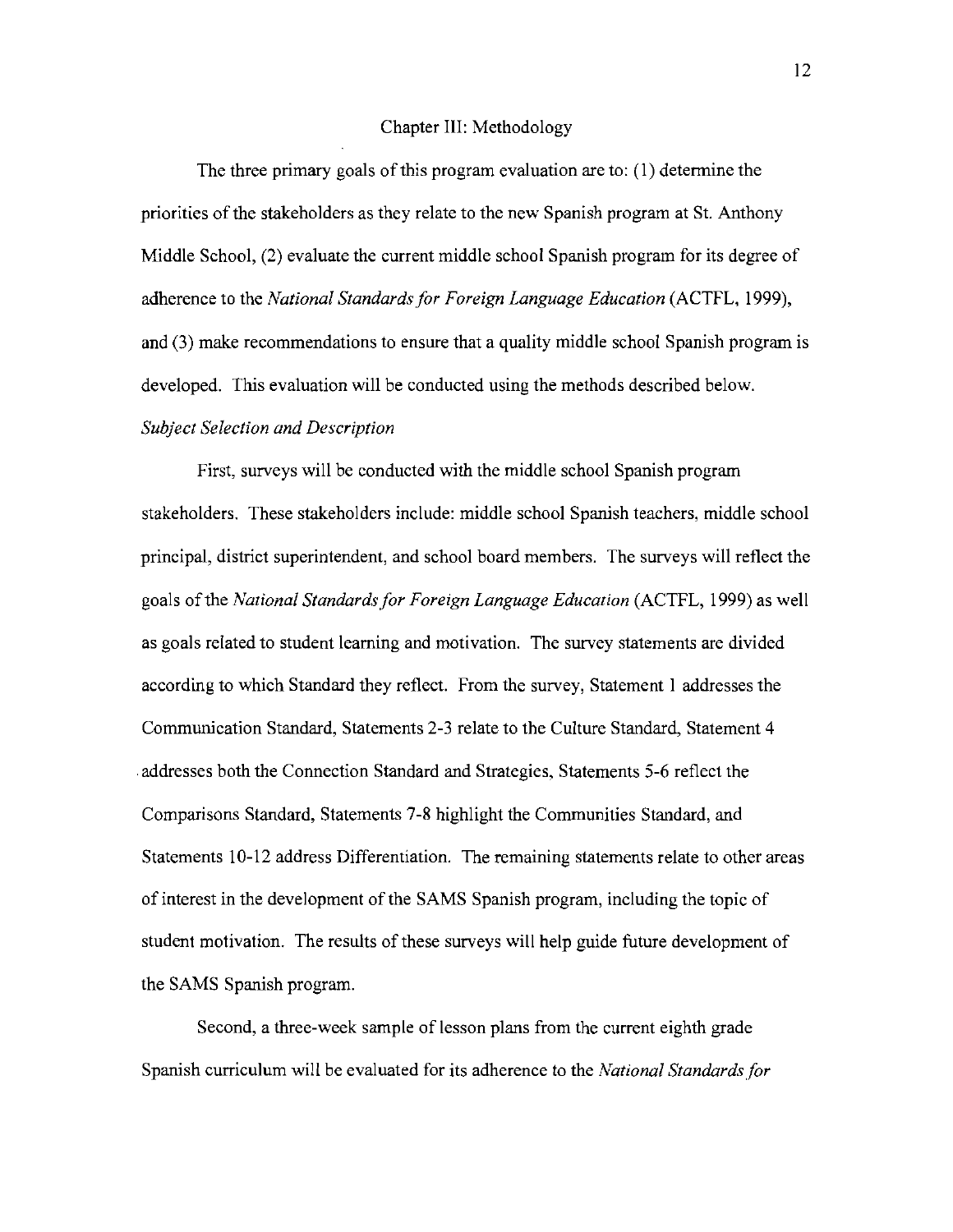*Foreign Language Education* (ACTFL, 1999). Each activity during this three-week period will be listed under the Standard which it most adequately addresses. The Communication Standard will be divided into four subcategories: Reading, Writing, Speaking, and Listening. In addition, the categories of Strategies and Differentiation will be added, and activities will be listed under those categories if they address those student needs. After the three-week period, this sample will be analyzed to determine which Standards are being addressed thoroughly and which Standards are not being addressed as regularly. Recommendations will then be made to highlight Standards which were not adequately addressed during this sample period.

Literature has been reviewed to determine other qualities of a successful middle school Spanish program. These qualities include the use of differentiation to meet the needs of all students, the attention to student motivation in learning a second language, and the direct instruction of learning strategies. Specific recommendations will be made to improve the current program, especially recommendations which take into account the individual needs of a diverse learning population.

### *Data Collection Procedure*

All subjects will receive the surveys by mail, along with a letter explaining the research project and how the results will be used. E-mail reminders will be sent to these individuals as necessary. These surveys will be completed anonymously, and the subjects may decide to withdraw completely from this research project. The completed surveys will be mailed to the researcher's home address using the self-addressed, stamped envelope included with the surveys. The surveys will include the statement, "My participation in this research is an indication of informed consent." All surveys will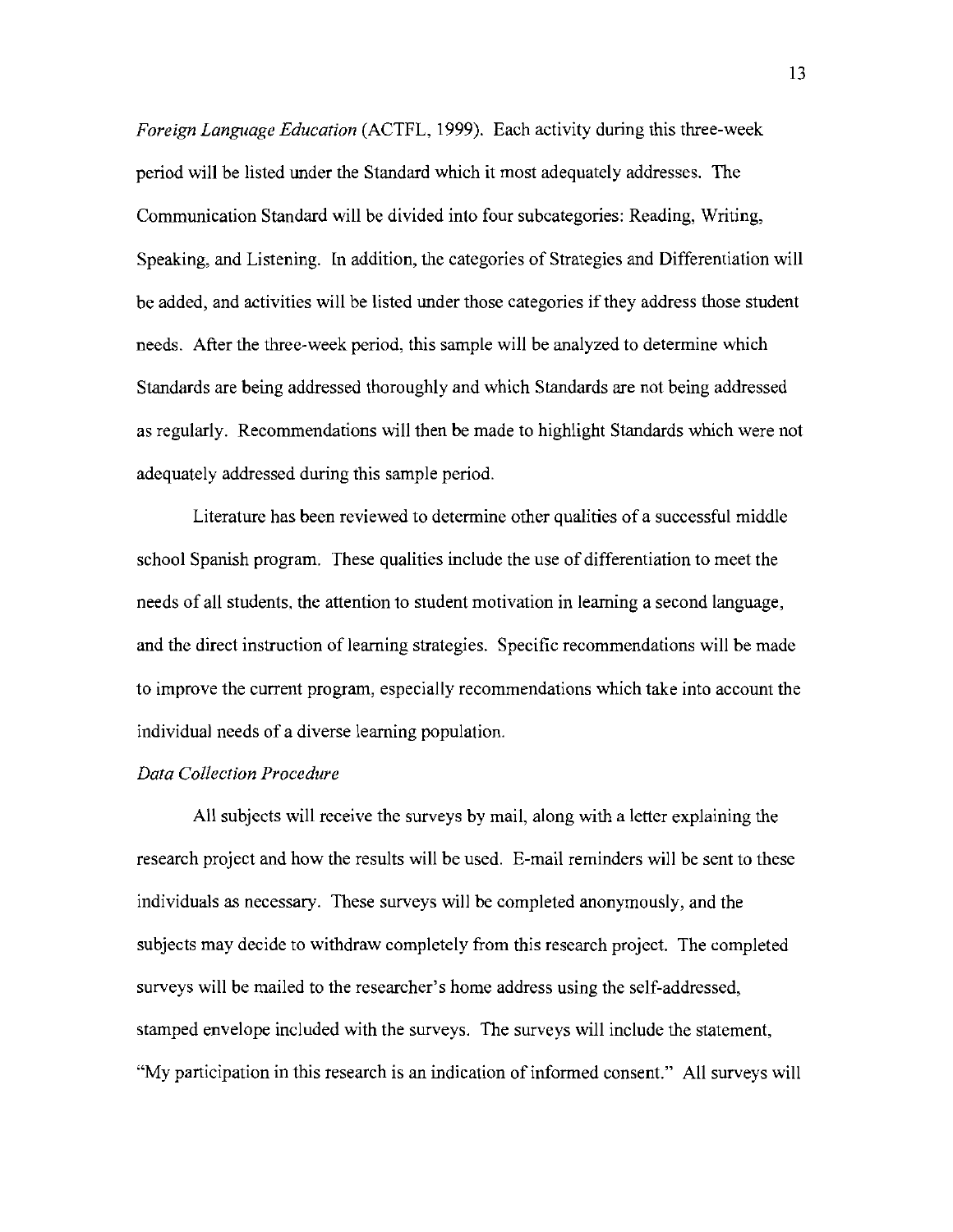be kept in a locked cabinet and will be destroyed upon completion of this research project.

#### *Data Analysis*

The results from the surveys will be tabulated and ranked according to importance. The questions receiving the highest scores will be considered of greatest priority to those stakeholders and will influence the direction of future curricular development in the SAMS Spanish program.

The three-week sample of activities will be compiled onto a log which divides the activities according to which Standard they most adequately address. This log will then be analyzed to determine the current strengths and weaknesses of the present SAMS Spanish program. Through the identification of curricular deficits, the middle school Spanish faculty will revise the curriculum to account for these needs.

### *Limitations*

Ideally, surveys would also be completed by current student participants of the SAMS Spanish program and their parents. It was the belief of the researcher, however, that their participation in this project would not be feasible within the present context of this school district. This omission is unfortunate, as it would offer interesting insight into the priorities of these stakeholders in the program. Nonetheless, though the input of students and parents is appreciated, it is the input of administrators, middle school faculty, and school board members which has the true influence in the development of the SAMS Spanish program.

And, though the three-week sample of lesson plans provides great insight into the daily practices within the current SAMS Spanish classroom, it does not account for the

14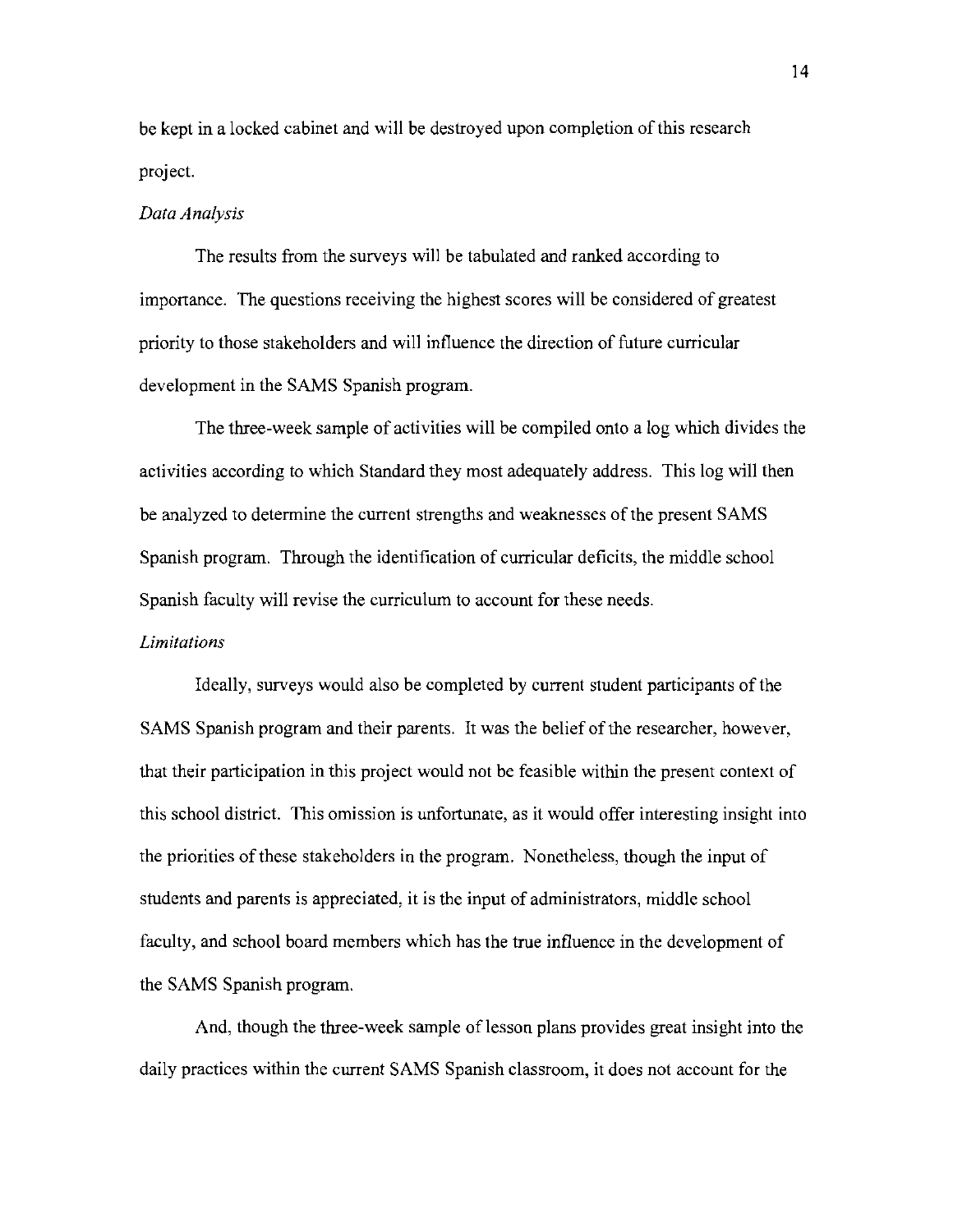wide range of activities and methods used throughout the entire school year. Thus, it must be analyzed for what it is, a select sample and not a complete representation of the current SAMS Spanish curriculum and all of the methods employed by the middle school Spanish teachers.

 $\ddot{\phantom{a}}$ 

 $\lambda$ 

 $\bar{\gamma}$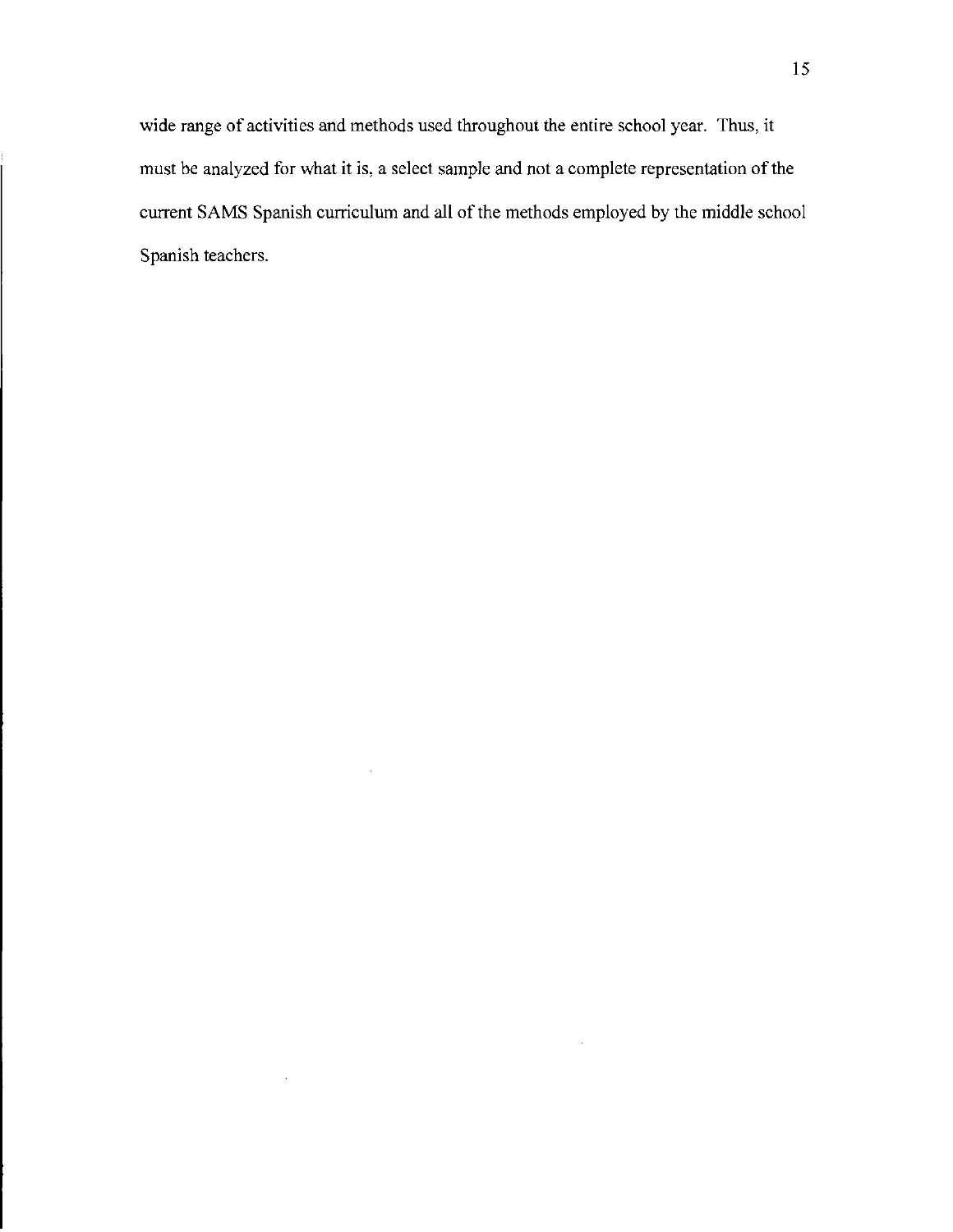#### Chapter IV: Results

The research collected for this program evaluation involves two different samples. For the first sample, surveys were given to the SAMS Spanish program's primary stakeholders: the middle school Spanish teachers, the middle school principal, the district superintendent, and school board members. The results from this survey will help generate the priorities of the SAMS Spanish program. For the second sample, a threeweek selection of lesson plans from the current eighth grade Spanish curriculum was evaluated. Each activity during this three-week period was categorized according to the *National Standard for Foreign Language Education* (ACTFL, 1999) which it best represented. The results of this sample will help determine which Standards are currently being addressed adequately in the SAMS Spanish program and which Standards require more careful attention.

# *Item Analysis: Surveys*

Seven out of ten surveys were completed and returned anonymously to the researcher. The other three surveys were never returned. The results of the survey (See Table I) rank the statements in order of importance to the subjects. Included next to several statements in the table is the *National Standard for Foreign Language Education* (ACTFL, 1999) which that statement represents. Some statements do not highlight specific Standards. Next to those statements is "N/A" along with that statement's area of interest to the SAMS Spanish program stakeholders included in parentheses. These areas of interest include: Differentiation, Student Motivation, Curricular Continuity, and Continuity of Specific Curricular Resources.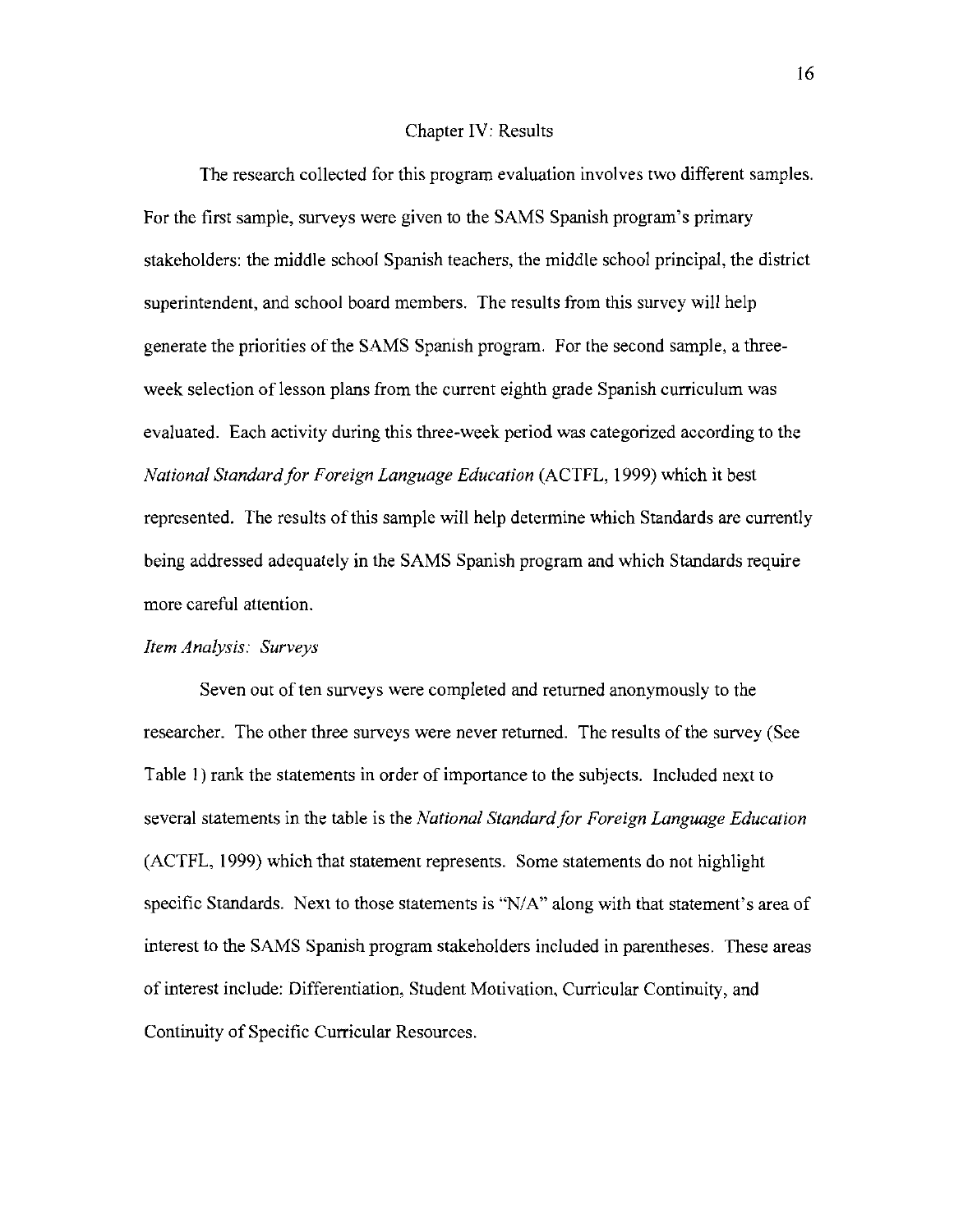The results of the survey indicate that the Communication Standard is of greatest importance to the program stakeholders. This Standard is frequently viewed as the most important of the five *National Standards for Foreign Language Education* (ACTFL,

1999) by foreign language educators. Following closely behind were the topics Differentiation and Student Motivation. The other Standards were also declared "important" overall by stakeholders. The topic of Continuity of Specific Curricular Resources was decidedly viewed as unimportant by program stakeholders. With the exception of the statement involving the use of textbooks, all statements were considered at least "Somewhat Important" by the subjects.

# Table I

# **SAMS Spanish Program - Survey Results**

### 5 - **Very Important**

- 4 **- Important**
- 3 **- Somewhat Important**
- 2 **- Minimally Important**
- **1- Not Important**

| Order of<br>Importance | <b>Survey Statement</b><br>In a successful middle school Spanish<br>program, students                                              | Average<br>Ranking | <b>National Standard</b><br>for Foreign<br><b>Language Education</b> |
|------------------------|------------------------------------------------------------------------------------------------------------------------------------|--------------------|----------------------------------------------------------------------|
|                        | have frequent opportunities to practice<br>reading, writing, speaking, and listening<br>in Spanish.                                | 5.0                | Communication                                                        |
| 2                      | have options for receiving extra help (e.g.<br>tutors, modified test, etc.) when regular<br>classroom material is too challenging. | 4.7                | N/A<br>(Differentiation)                                             |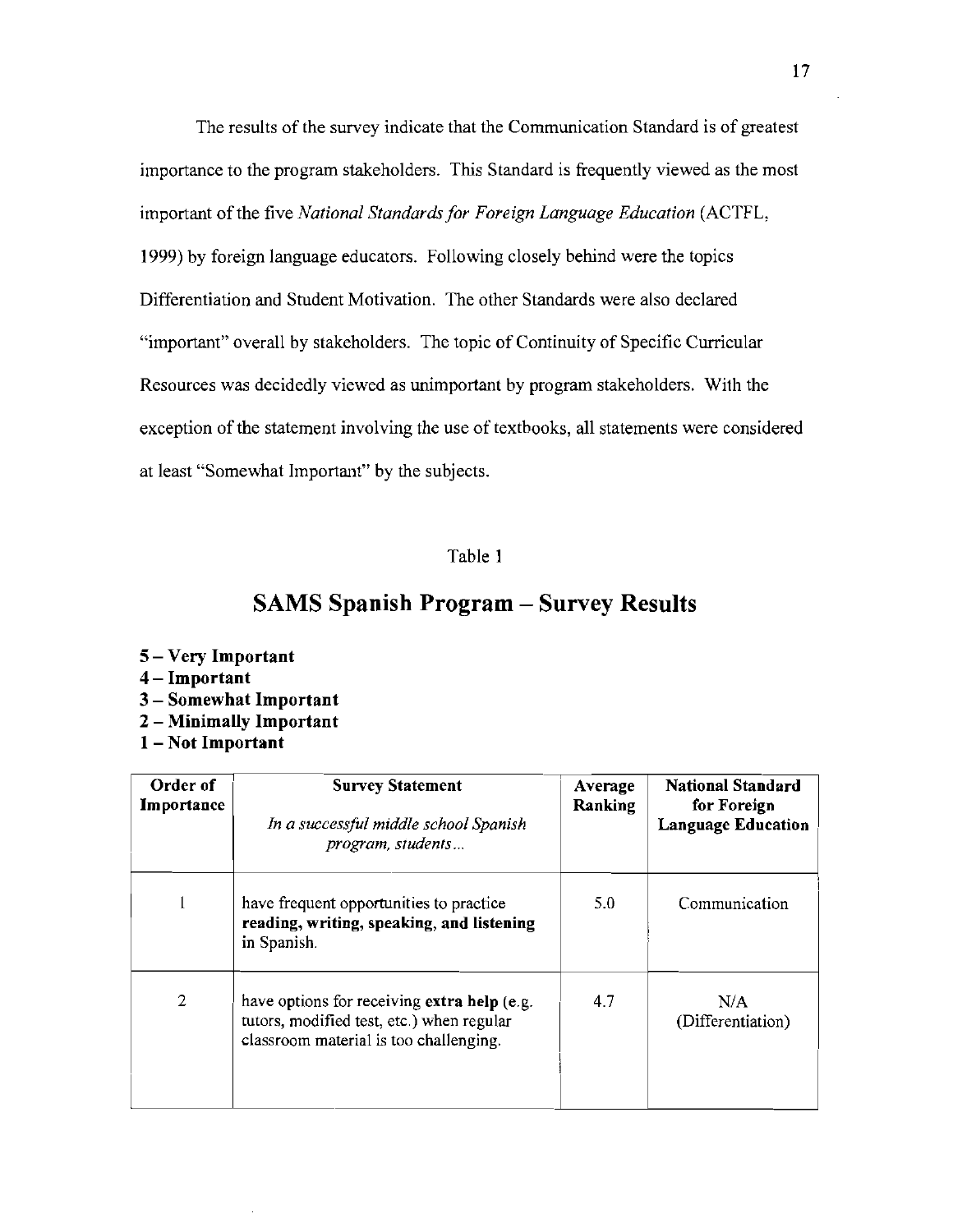| $\mathbf{3}$   | have opportunities for enrichment when<br>regular classroom material is not sufficiently<br>challenging.                                                                                                              | 4.6 | N/A<br>(Differentiation)          |
|----------------|-----------------------------------------------------------------------------------------------------------------------------------------------------------------------------------------------------------------------|-----|-----------------------------------|
| $\overline{4}$ | are inspired to continue studying foreign<br>language (Spanish or French) at the high<br>school level.                                                                                                                | 4.4 | N/A<br>(Student Motivation)       |
| 5              | learn strategies for learning a foreign<br>language (especially strategies which can be<br>used in other subject areas as well).                                                                                      | 4.3 | Connections                       |
| 6              | learn about the cultural practices and<br>beliefs of people from Spanish-speaking<br>countries.                                                                                                                       | 4.1 | Cultures                          |
|                | can identify similarities and differences<br>between the Spanish language and the<br>English language (or another native<br>language). (Examples: similar vocabulary or<br>cognates, similar grammatical forms, etc.) | 4.0 | Comparisons                       |
|                | find Spanish to be an exciting, unique, and<br>enjoyable class.                                                                                                                                                       | 4.0 | N/A<br>(Student Motivation)       |
| 8              | can identify similarities and differences<br>between their own cultural practices and<br>beliefs and those of people from other<br>cultures.                                                                          | 3.9 | Comparisons                       |
|                | are well-prepared to begin Spanish 2 as high<br>school freshmen.                                                                                                                                                      | 3.9 | N/A<br>(Curricular<br>Continuity) |
| 9              | have opportunities ( <i>provided by the teacher</i> )<br>to use Spanish outside of the classroom.<br>(Examples: Spanish Club, field trips,<br>community service projects, etc.)                                       | 3.7 | Communities                       |
|                |                                                                                                                                                                                                                       |     |                                   |

 $\sim 300$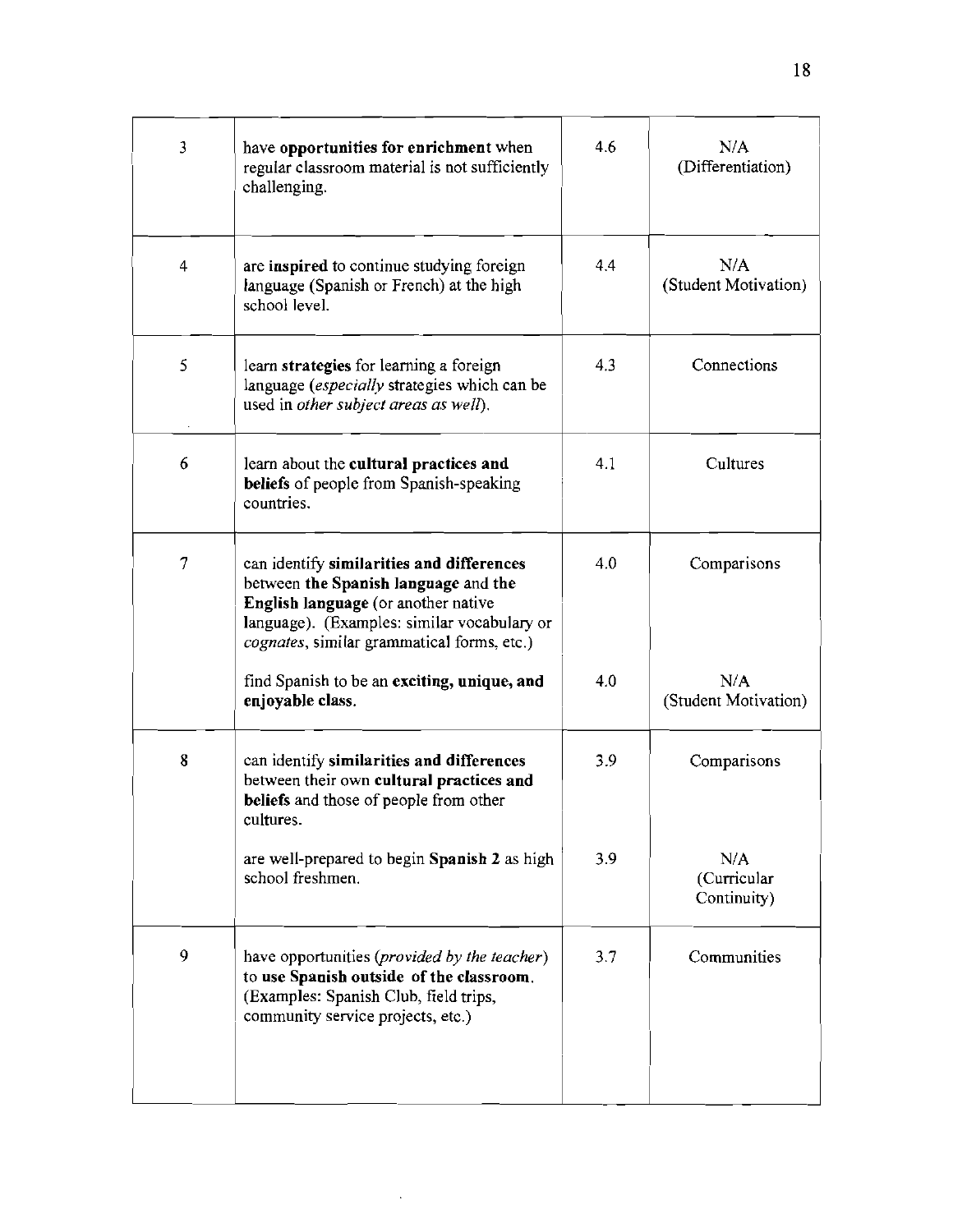|    | have the individual option to discontinue<br>Spanish if teachers, administrators, and/or<br>parents feel that a student is not able to be<br>successful in Spanish at this time (for<br>academic or behavioral reasons). | 3.7 | N/A<br>(Differentiation)                                   |
|----|--------------------------------------------------------------------------------------------------------------------------------------------------------------------------------------------------------------------------|-----|------------------------------------------------------------|
| 10 | learn reasons why it is important to study<br>a foreign language in today's society.                                                                                                                                     | 3.3 | N/A<br>(Student Motivation)                                |
| 11 | are familiar with the <b>geography</b> (countries<br>and capitals) of the Spanish-speaking world.                                                                                                                        | 3.1 | <b>Cultures</b>                                            |
| 12 | use a textbook (rather than teacher-prepared<br>packets or materials) regularly.                                                                                                                                         | 1.9 | N/A<br>(Continuity of<br>Specific Curricular<br>Resources) |

# *Item Analysis: Three- Week Sample Period ofLesson Plans*

The results of the three-week sample period of lesson plans (See Table 2) were not surprising. The greatest attention was given to the Communication Standard, which includes the subcategories of Reading, Writing, Speaking, and Listening. The amount of Reading activities was somewhat unforeseen, however, as this is often a difficult area to adequately address in a first-year L2 course because of students' limited L2 knowledge.

The other Standards were decidedly of secondary importance based upon the results of this sample. The Culture Standard is particularly in need of attention. The lack of culture-based activities, however, may be attributed to the condensed timeframe of the Spanish curriculum this year. Eighth grade students have to complete the entire high school Level I Spanish curriculum during the 2006-2007 school year. In subsequent years, students will begin this curriculum in the sixth grade, thus providing more time for culture-based activities.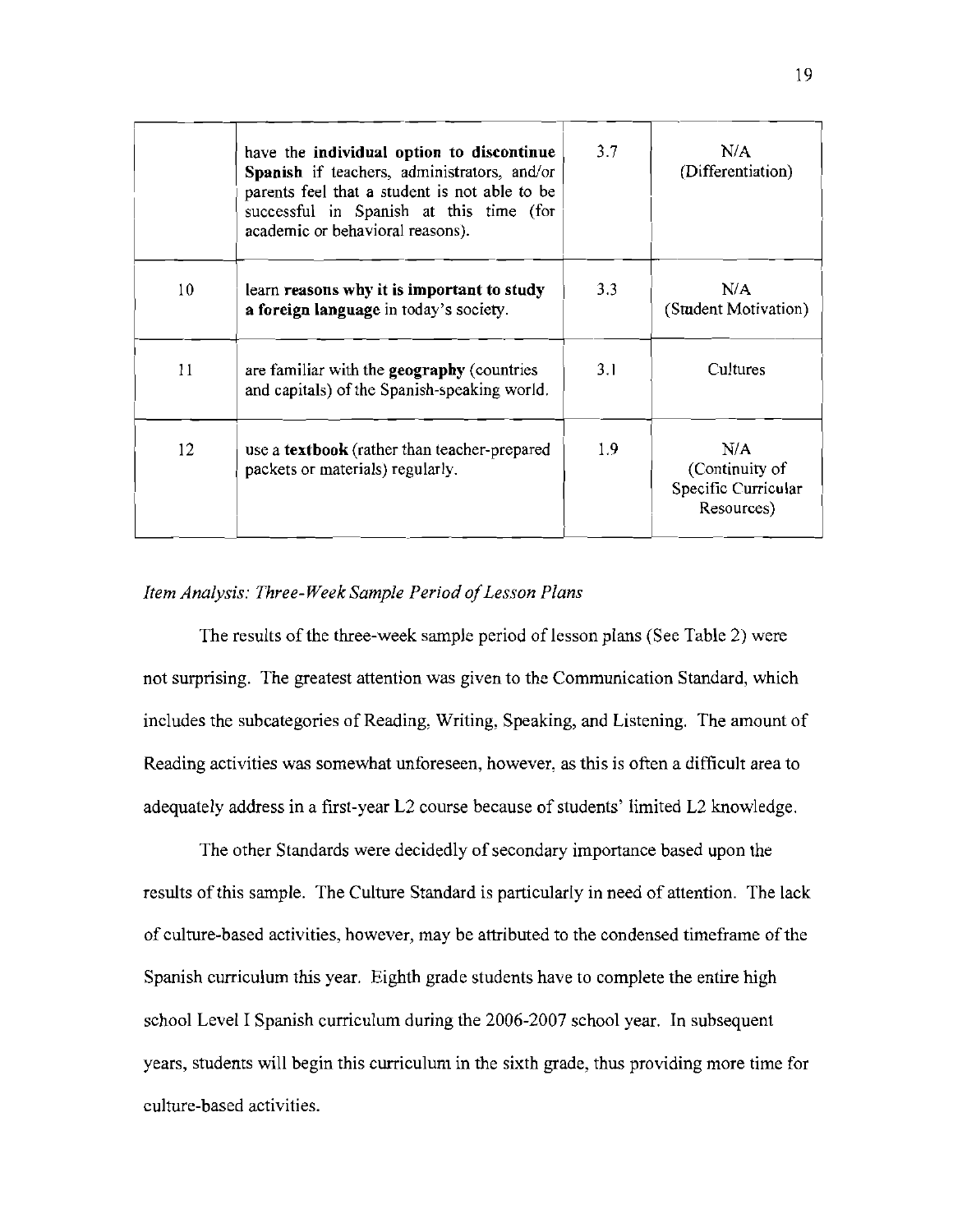The Connections, Comparisons, and Communities Standards were also addressed in a limited fashion. The Communities Standard in particular, though, is a challenging Standard to highlight within the classroom setting since it is, by definition, a Standard which invokes the need for connection with the larger *community.* Activities which address this Standard are more likely to occur at specific, concentrated times throughout the school year.

The apparent use of Strategies and Differentiation during this three-week period was satisfactory, though additional methods can continue to be incorporated into the teaching of the curriculum. The number of Strategies and opportunities for Differentiation listed during this three-week period suggest that students are being actively instructed in specific ways to be successful in a foreign language course, as well as being given frequent choices in personalizing their learning according to their individual talents and needs.

This three-week sample, though somewhat revealing and useful, is limiting in that it only portrays a small slice of classroom activities within the context of the overall school year. Presumably, other units from different times throughout the year may address the Culture, Connections, Comparisons, and Communities Standards in greater detail. This sample also cannot communicate overall teacher effectiveness in presenting this information to students.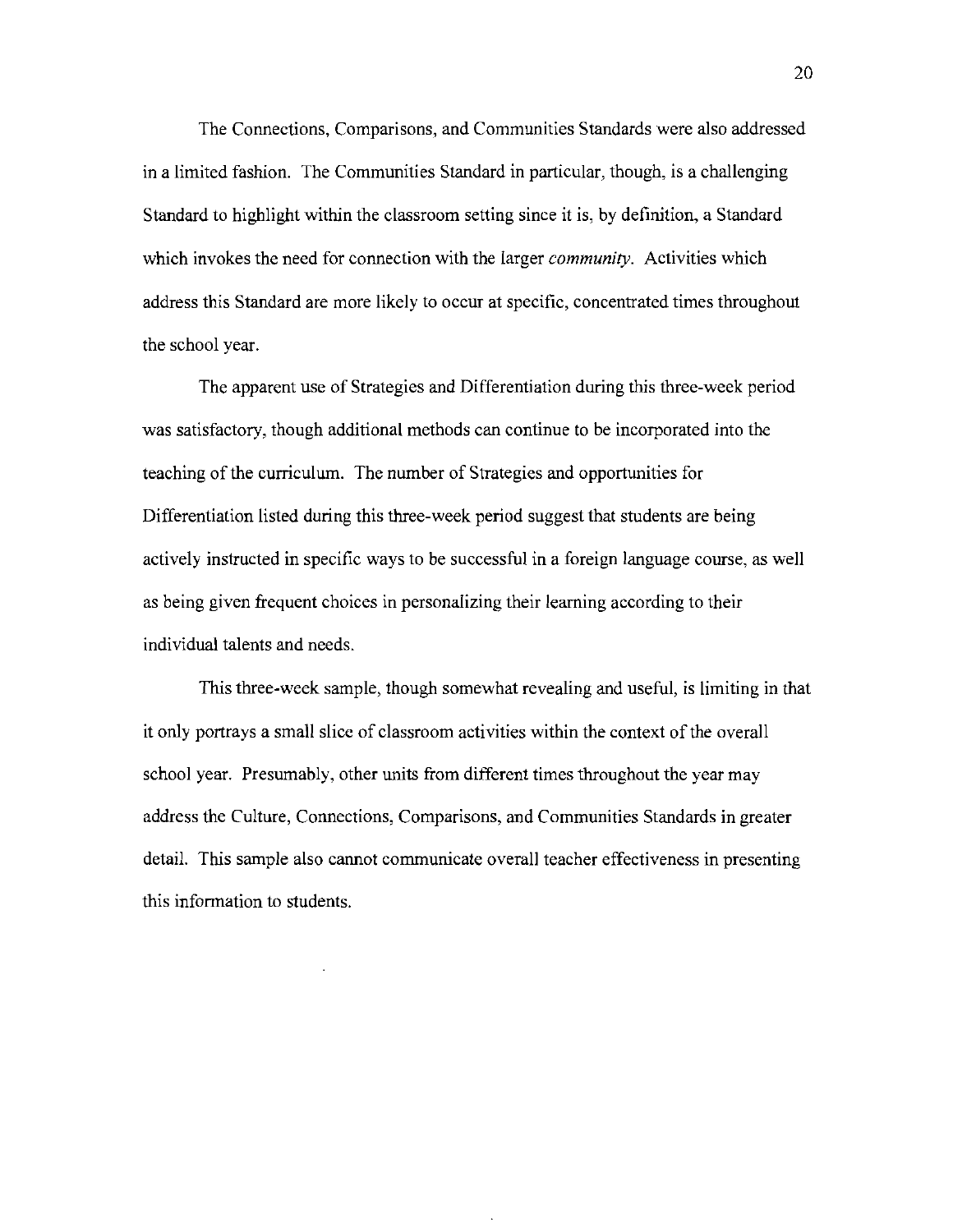# **Standards-Based Activities**

**(March 5-23, 2007 - Three-week Sample)** 

# **Communication**

# **Reading**

- 'Family vocabulary puzzle
- 'Personality survey
- 'Birth order reading
- 'Family descriptions (2 textbook activities)
- 'Family tree fill-in-the-blank
- 'Family quotes
- 'Weather project brochures (sharing in groups)
- 'Circling chores they do at home
- 'Reading comprehension on test
- 'Short readings on family vocabulary and descriptions

# **Writing**

- \*Weather project  $-2$  work days
- 'Daily homework assignments
- 'Sentence translation
- 'White boards possessive adjective practice (3 times)
- $*$ Weather project revision day
- 'Answering questions on test
- 'Partner writing activity about chores (responding to pictures)
- 'Short fill-in-the-blank writing activity about chores

# **Speaking**

- \*Ouestion of the Day (daily)
- $*$ Tortuga possessive adjectives game
- 'Volunteers to read passages in textbook aloud
- 'Weather project forecast presentations

# **Listening**

- 'Teacher instruction in Spanish
- 'Movie with subtitles
- 'Possessive adjectives video
- 'Total Physical Response (TPR) drawing activity

 $\mathbf{r}$ 

- \*Listening activities  $(2)$  family descriptions
- \*Listening activities  $(2)$  chores/new verbs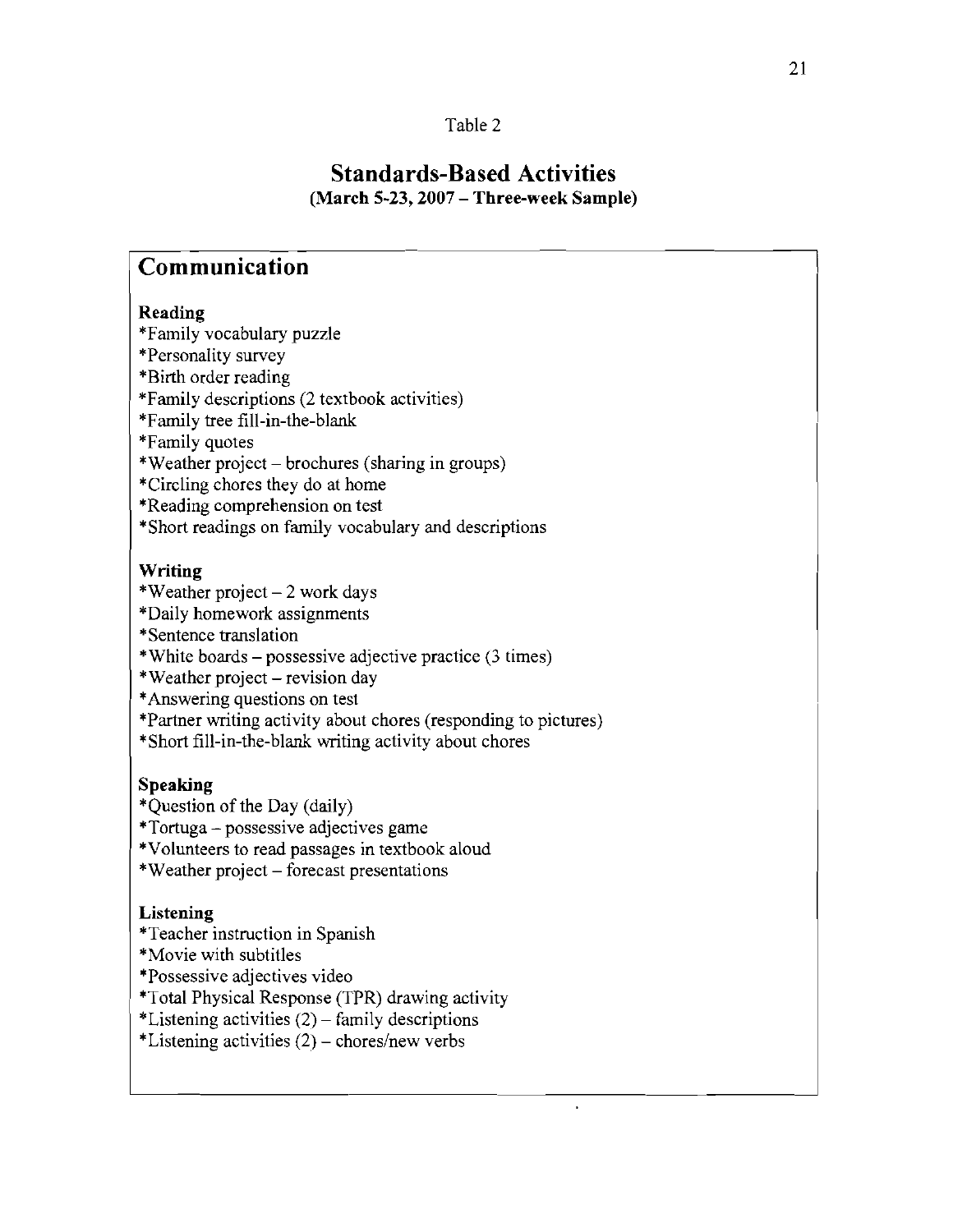# **Culture**

'Family vocabulary (hijo/a, tio, mujer)

'Nota cultural- cito/cita/rni *cielo/mi* vida - terms of affection in Spanish

'Grandparents extended family more likely to live with family

# **Connections**

'Weather project (Science, Meteorology, Business - Travel Agencies)

'Mayor, medio, menor, unico survey - connect with other teachers

'Difference between stepsibling and half-sibling

'Birth order research as it relates to own family

# **Comparisons**

'Southern United States use of "honey, sweetheart" compared to "hijo/a" 'US "man, dude" vs. Spanish "tio"

# \ **Communities**

'Spanish Club activity (after school and open to all students, grades 6-8)

# **Strategies**

I

I

'Learning family vocabulary (chunking)

'Listening activities -listening for key words (not EVERY word)

• Writing - using writing models found in weather project instruction sheet

'Circling irregular forms on new verbs to make for less material to memorize and reinforce patterns of the rest of the verb forms

'Crossing out extra, unnecessary information on readings

'Emphasizing "2-for-1 Deal" on conjugating double verbs

# **Differentiation**

'Choice of individual or group project

'Extra credit project - artistic option or geographylhistory option

'Listening activity - transcription shown during second time listening to help some students with listening comprehension

•Allowing students to complete 4 out of 5 sections of an assignment (they choose which section NOT to complete)

l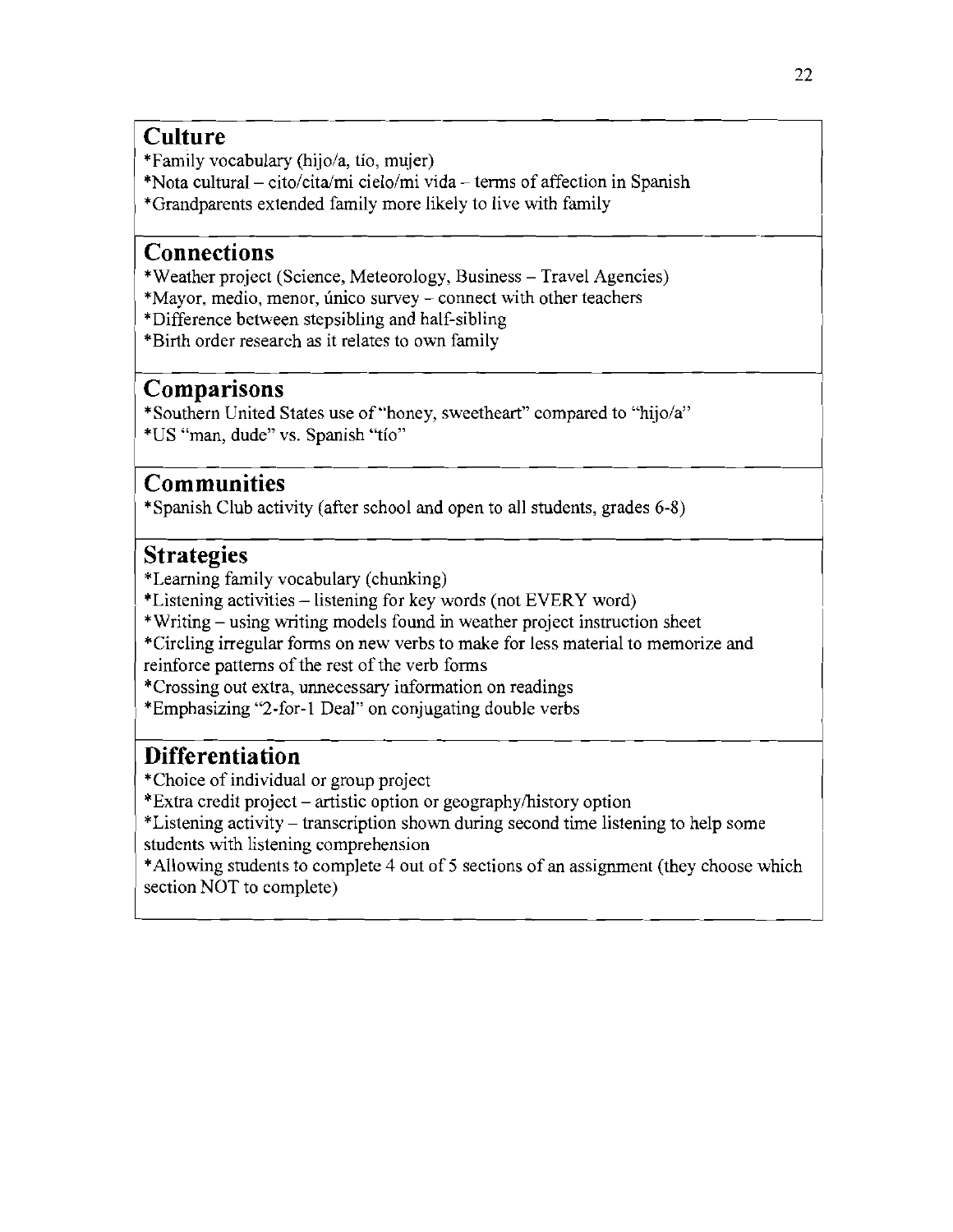#### Chapter V: Discussion

The results of the survey indicated that stakeholders valued the incorporation of the Communication Standard in the SAMS Spanish curriculum above other Standards. The issue of Differentiation was also given great importance by stakeholders. All other Standards and topics of concern received a ranking of at least 3.1 ("somewhat important") by stakeholders, indicating that a varied and balanced approach to the curriculum is a top priority. The only topic that did not receive general support by stakeholders was Continuity of Specific Curricular Resources. Through the survey, stakeholders indicated that they did not believe that the use of a specific textbook was necessary to the success of students in the SAMS Spanish program. Stakeholders did, however, through written comments express concern about the future of the high school French program because of the middle school Spanish requirement now in place in the district.

The three-week sample of lessons demonstrated that the Communication Standard is currently being addressed in a relatively thorough manner in the SAMS Spanish curriculum. The other Standards and issues of concern are receiving somewhat balanced attention, with the exception of the Communities Standard which is currently underrepresented in the curriculum.

# *Limitations*

While the survey provided some interesting insight into the priorities of the stakeholders of the SAMS Spanish program, it would have been enlightening to also survey students who had participated in this initial year of the program as well as their parents. Student and parent participation was not feasible at this time, however, in the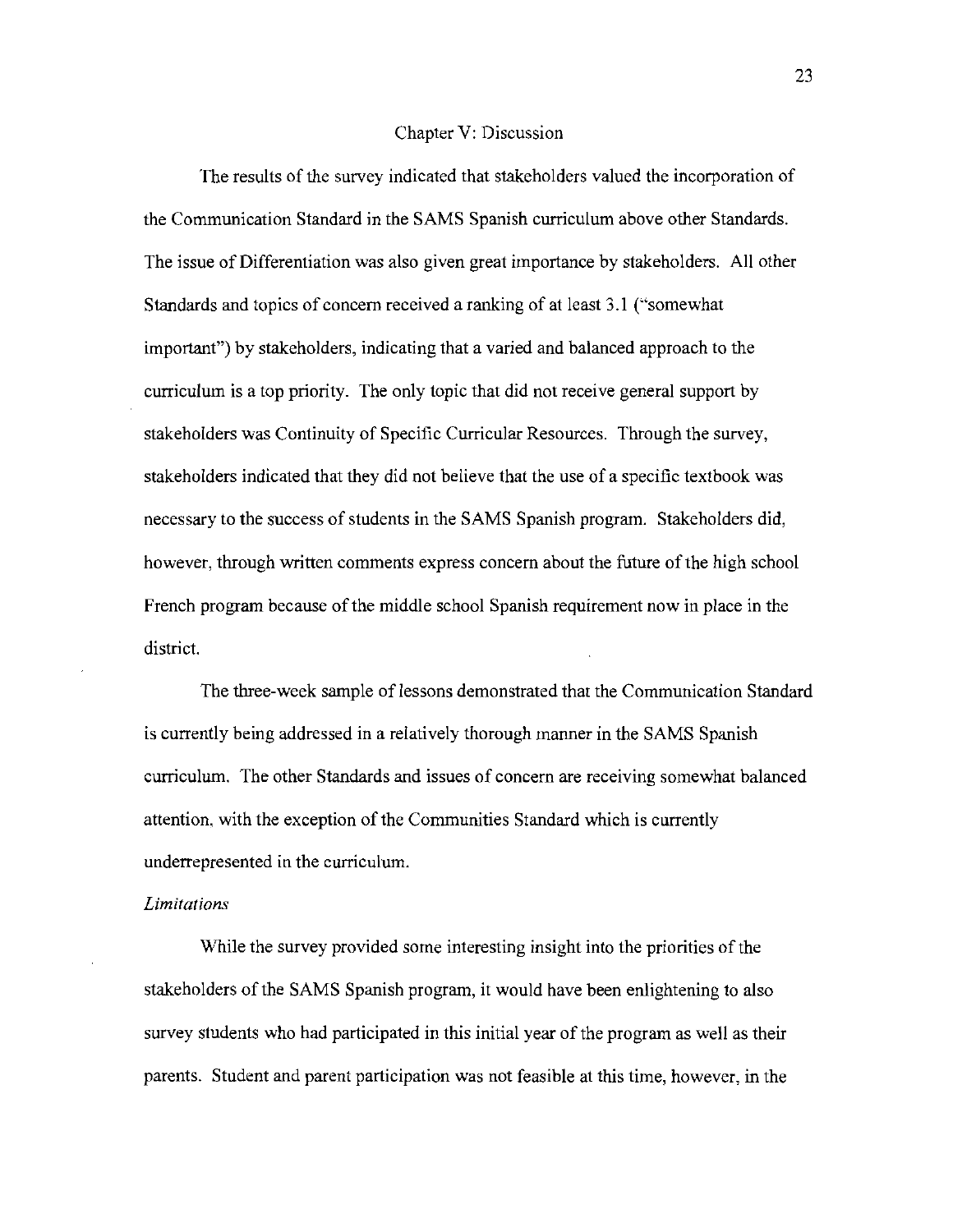current context of the district and the research procedures necessary to make their participation possible. It was determined, though, that despite the fact that students and parents are active participants in the SAMS Spanish program, they do not have deciding influence in the development of the SAMS Spanish curriculum.

The three-week sample of lesson plans provided an informative view of the current Spanish curriculum in place for this initial year. But, because this sample gives only a small slice of the curriculum as a whole, it must not be mistaken for a complete representation of the year's lessons and activities. Presumably, the curriculum focused in greater detail on different Standards at different times of the year. Therefore, the data can only accurately reflect that three-week sample period.

# *Conclusions*

The survey results indicated that stakeholders in the SAMS Spanish program placed the greatest level of importance on the Communication Standard, which includes the subcategories of reading, writing, speaking, and listening. It is apparent that stakeholders value the language aspect of the Spanish classroom over other aspects such as culture and connections with other subject areas. This is not surprising considering that it is the students' knowledge of the Spanish language which determines whether they can advance to the next level of Spanish the following school year. Fortunately, the lesson plan sample also indicates that the current eighth grade Spanish curriculum in place during the 2006-2007 school year also placed greatest emphasis on the Communication Standard. Considering the results of this study, the SAMS Spanish curriculum should continue to emphasize the Communication Standard above other Standards.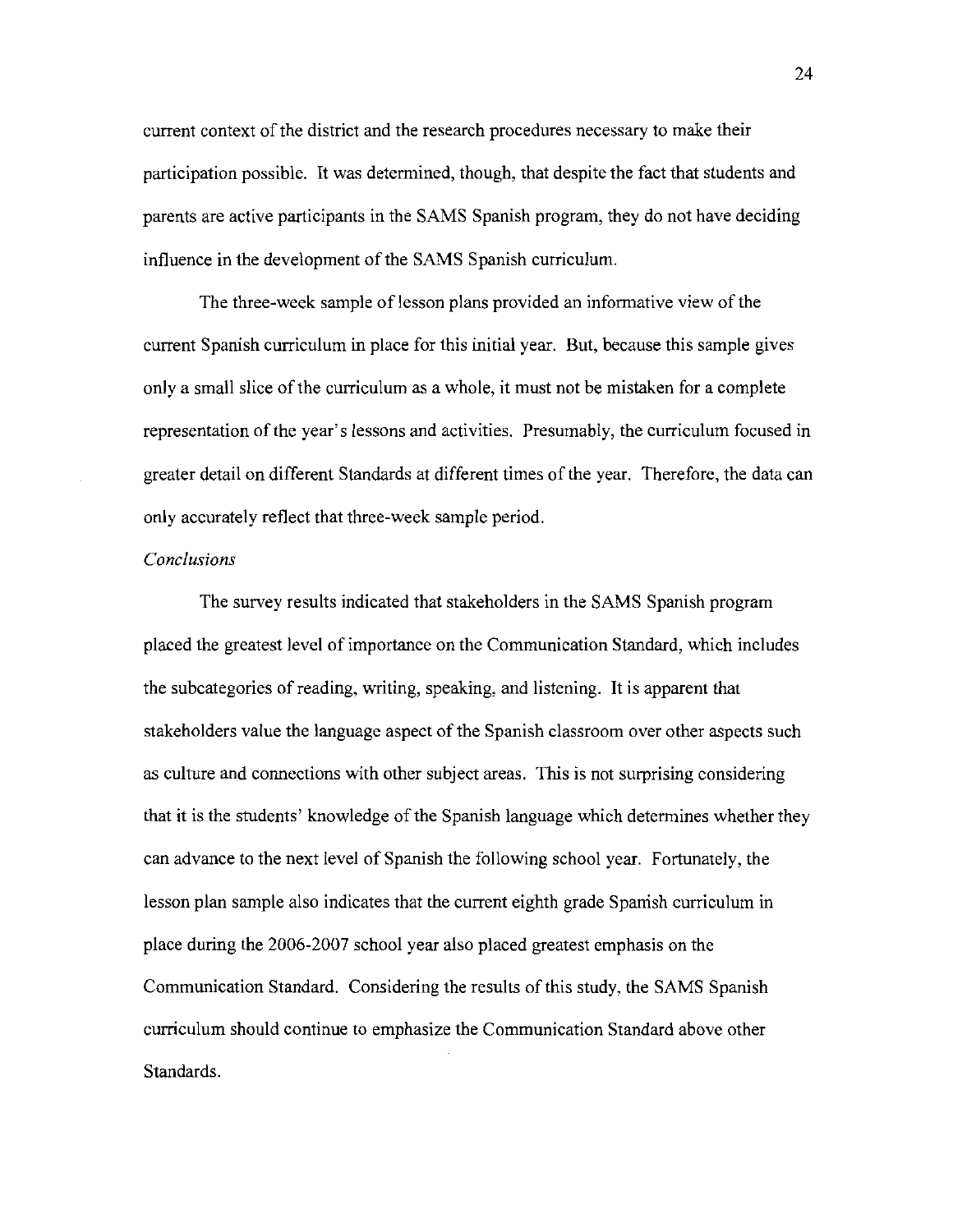The survey statement of least importance to stakeholders regarded the regular use of a textbook in the SAMS Spanish curriculum. The average ranking ofthis statement by stakeholders was 1.9 (between "not important" and "minimally important"). This finding is significant considering a difference of philosophy between the middle school Spanish teachers and administrator (who do not believe that the use of a specific textbook is crucial to the success of students in a Spanish program) and the high school Spanish teachers (who worry that a lack of continuity in specific curricular resources will cause confusion for Spanish students entering into Level II at the high school).

As is apparent in the results of the survey, stakeholders value the differentiation of the SAMS Spanish curriculum to meet the needs of students with varying abilities. The MYP requirement that *all* students participate in a foreign language course during their three middle school years has presented new and unforeseen challenges to St. Anthony Middle School. Administrators and middle school Spanish teachers struggle with the concept of advancing students to the next level (sixth grade Spanish to seventh grade Spanish, for example) after a student has failed a previous level. MYP officials offer no advice in this situation, saying instead that this decision is to remain at the district level. During the 2006-2007 school year, approximately 16% of eighth grade students received D's or F's in Spanish. Some of these students struggled with Spanish for academic reasons; the course was simply too difficult or moved too quickly for them. Other students achieved low grades for behavioral reasons; they either chose not to complete work or study for quizzes, or their classroom behavior prevented them from learning effectively. These students do not have the option to enroll in Level II Spanish at the high school during their freshmen year. This number is contrasted with the

25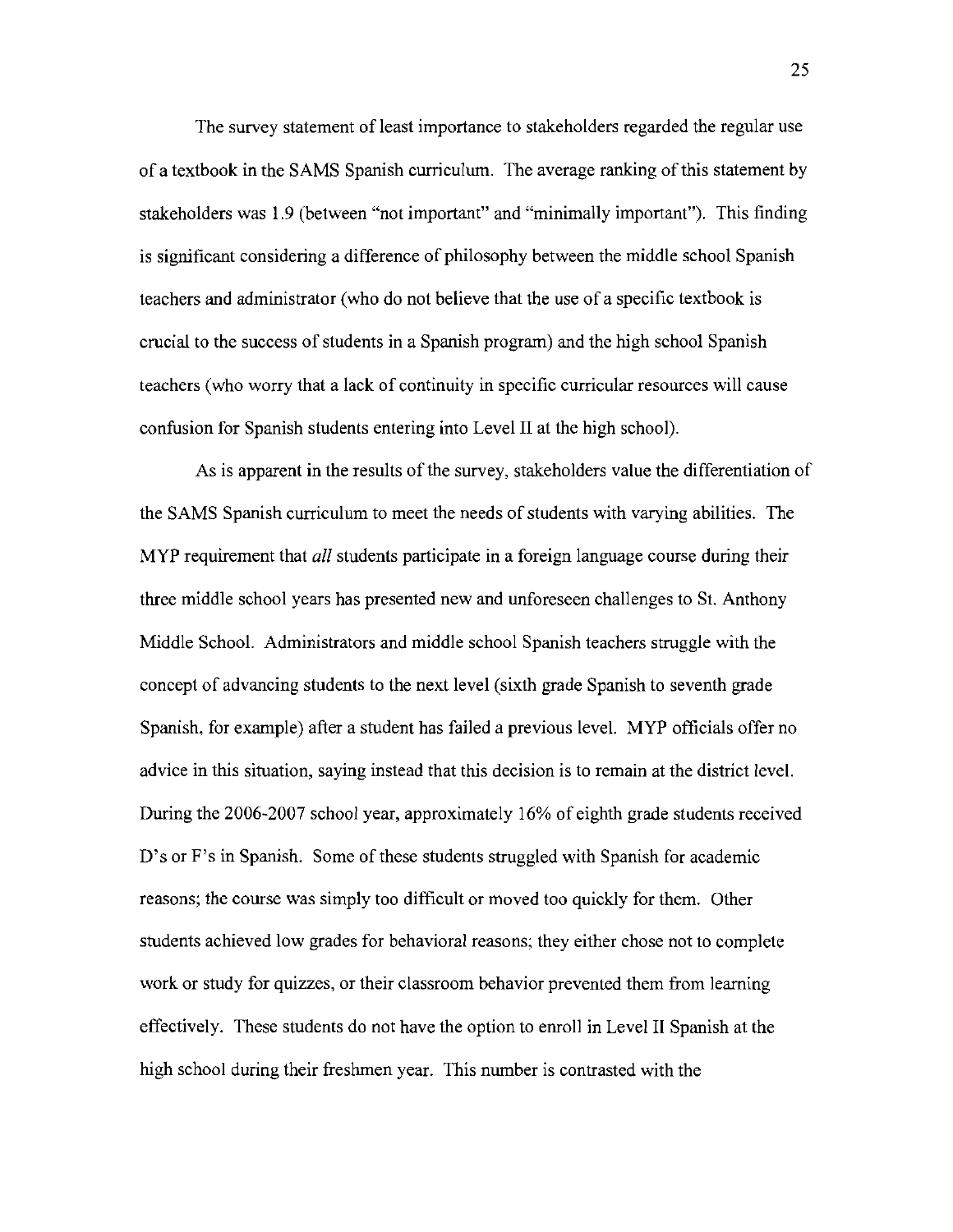approximately 73% of students who received A's or B's in Spanish during the 2006-2007 school year. These students were able to remain successful amidst the expectations and the pacing of the course. The remaining approximately 11 % of students maintained a C average throughout the year. These students achieved adequate success during their first year of Spanish. Like the students who received primarily A's and B's, these students may choose to enroll in Level II Spanish at the high school for the 2007-2008 school year. Some, however, have chosen to retake Spanish Level I at the high school to secure a more solid foundation in Spanish before advancing to Level II.

In a traditional foreign language elective course, students who fail or receive D's are either required or strongly recommended to drop the course. This is not an option under the MYP requirements. Therefore new and creative solutions must be devised, particularly if the SAMS Spanish program is to address the concerns of the stakeholders in the differentiation of curriculum to meet the varied needs of students. This year, a few experimental solutions were attempted. Six eighth grade students who failed first semester were given the opportunity to begin Spanish again in a seventh grade Spanish class. (This class began during the second semester; thus, the students were able to completely start over with the curriculum.) It was determined, however, that only two of these students went on to become successful in the seventh grade Spanish course. One additional student was marginally successful. Two students continued to fail for behavioral reasons (i.e., they chose not to complete work). One student failed as a result of an undetermined information processing disability.

Another eighth grade student who failed first semester for severe behavioral reasons was placed in an experimental independent study program. He was isolated from

26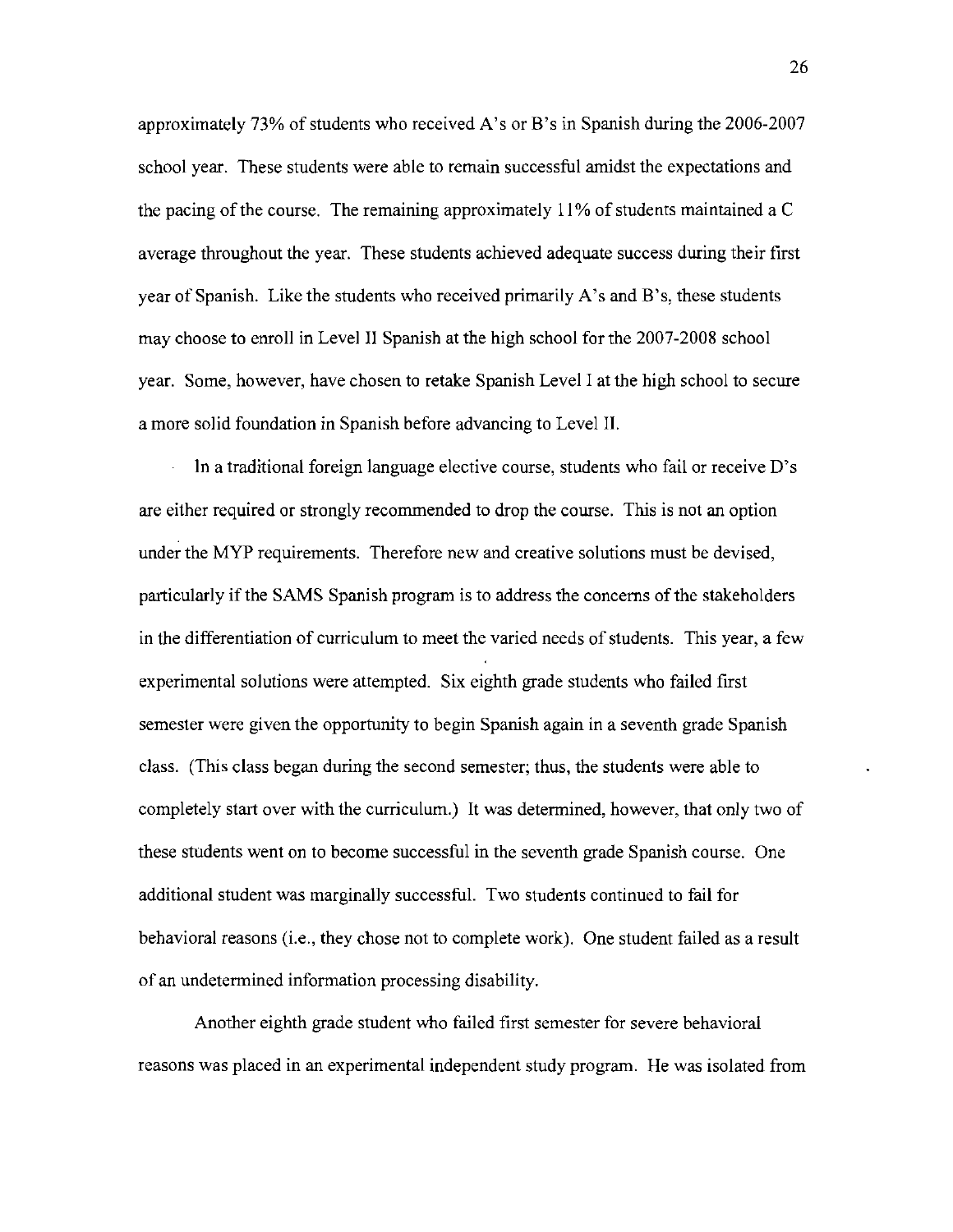other students and given a daily Spanish assignment to complete. A high school student tutored him three times each week during this independent study time. Quizzes were modified for this student to accommodate perceived, but as yet undiagnosed, special needs. This experimental independent study program, though additional work for the Spanish teacher, was somewhat successful. The student received a C for his completed coursework in this modified program.

Finally, another eighth grade student who failed first semester because of severe behavioral reasons was given a behavior modification plan that was implemented in all classes. He remained in his regular eighth grade Spanish course, but he was given the opportunity to retake first semester quizzes as a motivating factor to allow him to increase his second semester Spanish grade. His parents arranged a tutor to help him relearn previous coursework prior to these quizzes. While the behavior modification plan was somewhat successful, the student and his parents did not follow through consistently with the twice weekly tutoring schedule that had originally been developed. The student did retake two quizzes early second semester with moderate success, but he continued with a failing grade for the course.

Several stakeholders expressed concern through written comments on the surveys that the high school French program would suffer greatly because of the Spanish requirement at the middle school. This concern is well-founded, because enrollment numbers in Level I French at the high school dramatically decreased for the 2007-2008 school year. Approximately 69% of students completing Level I Spanish at the middle school will go on to take Level II Spanish at the high school during their freshman year. Anecdotally, numerous students said they had planned to take French, but were choosing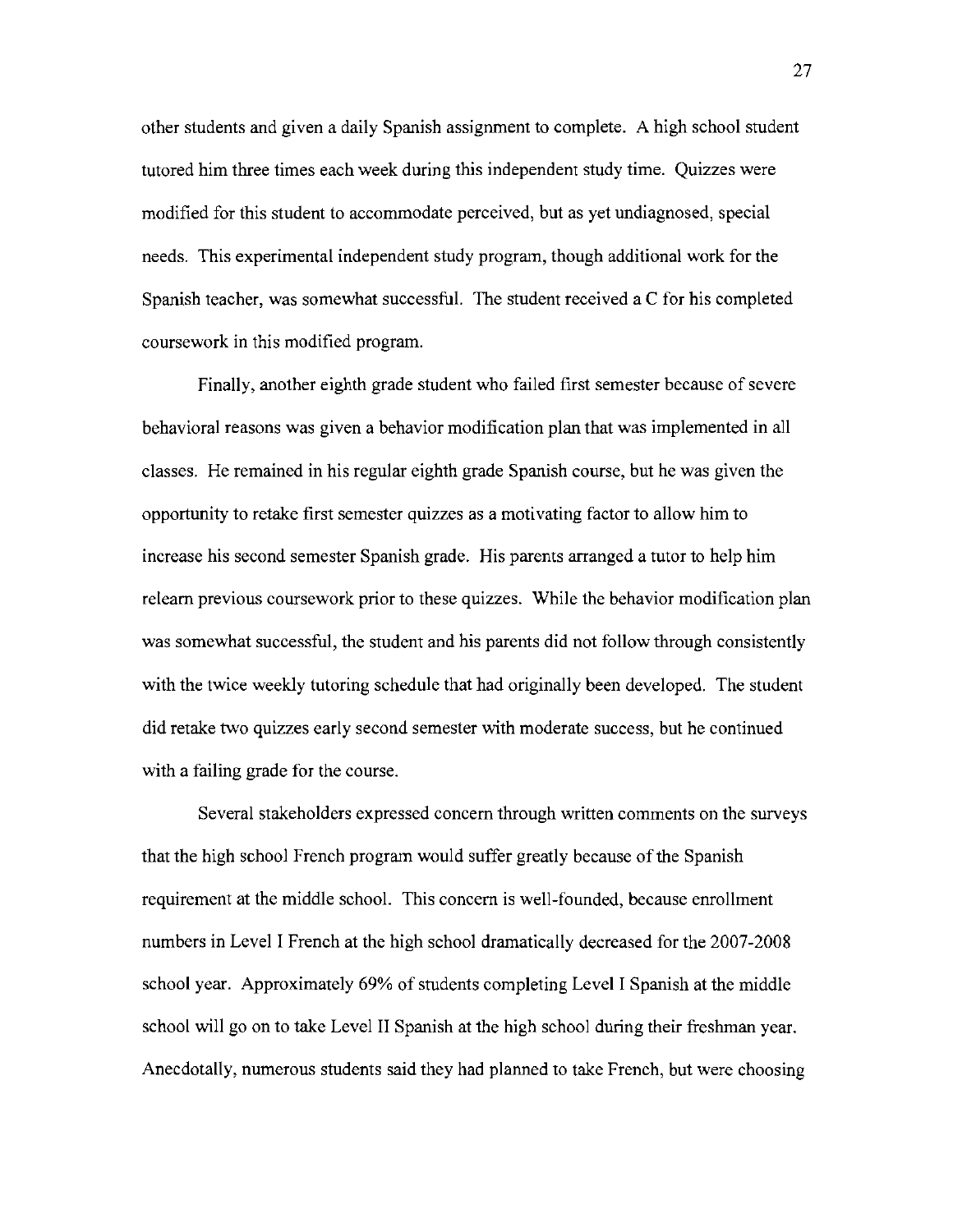to continue on with Spanish at the high school because they could enter into Level II as freshmen. Though stakeholders knew that the high school French enrollment would suffer as a result of the new middle school Spanish program, they were still surprised by the dramatic change in enrollment in only one year.

# *Recommendations*

Although the stakeholders considered the use of a specific textbook in the SAMS Spanish program to be of minimal importance at most, it should be recognized that the high school Spanish teachers are concerned about the continuity of specific curricular resources. Therefore, a compromise is recommended in which the middle school Spanish teachers incorporate the textbook where it would be relevant and useful in the SAMS Spanish curriculum. This occasional use would familiarize students with the format of the textbook series, allowing them to successfully utilize the Level II textbook with little confusion when they enter high school. This study does confirm, however, that the stakeholders do not view the textbook as crucial to the success of SAMS Spanish students.

It was determined by the stakeholders that differentiating instruction for struggling students was an issue of importance in the SAMS Spanish program. This year, several experimental options were attempted, including (1) moving failing eighth grade students to the seventh grade Spanish class at the start of second semester, (2) developing an independent study program for a specific student with support from a high school tutor, and (3) creating a behavior modification program in conjunction with an at-home tutoring program. The most successful option was the development of the independent study program with support from a high school tutor. It is thus recommended that this

28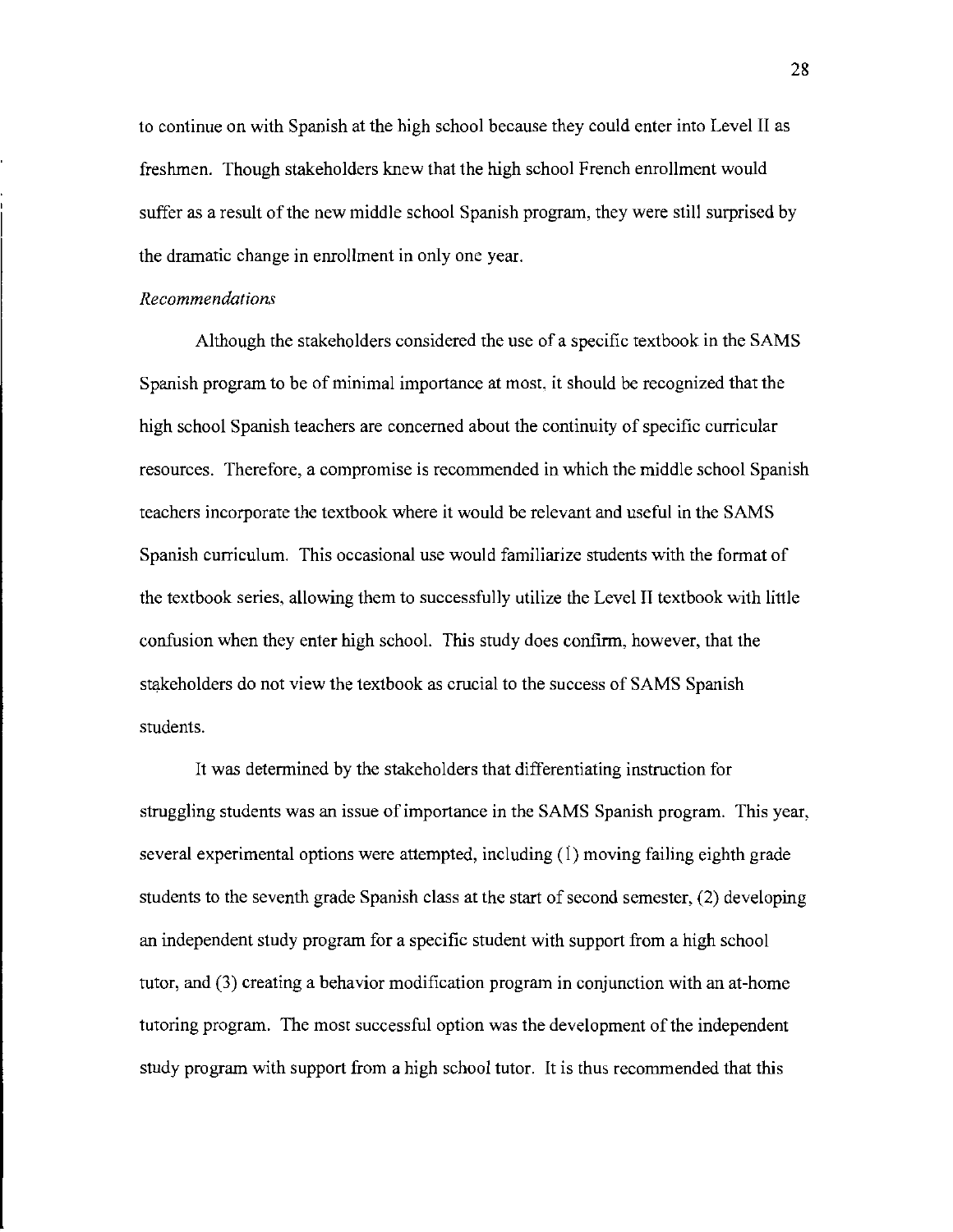option be explored further in the coming years when a student is not succeeding in the traditional Spanish classroom at SAMS. Because this option does create additional work for the Spanish classroom teachers, it is suggested that packaged computer tutorial programs be considered as an alternative to individual, teacher-prepared curricula. Fortunately, high school students willing to tutor middle school students in Spanish are readily available. Since several upperclassmen high school students have release time during first period, any SAMS independent study Spanish students should be scheduled to work with tutors during first period to best accommodate scheduling options.

The stakeholders expressed concern about declining enrollment of students in high school French courses because of the new middle school Spanish requirement. Although the middle school Spanish teachers encouraged students to enroll in the foreign language course of their choice at the high school for the 2007-2008 school year, it is clear that the French program is at an inherent disadvantage with students already started in Spanish. It is suggested that the high school French teacher visit the middle school Spanish classes and discuss the value of studying the French language with students. Many middle school students, for example, are not aware that French is spoken outside of France or Canada. In this presentation, the French teacher could share the benefits of speaking French so students could be more knowledgeable about both languages before registering for high school courses.

Because the Communities Standard is currently underrepresented in the SAMS Spanish curriculum, it is recommended that this Standard become an area of focus for the 2007-2008 school year. The SAMS Spanish Club would be an appropriate venue for the further exploration of this Standard. Since the district is part of a larger community (the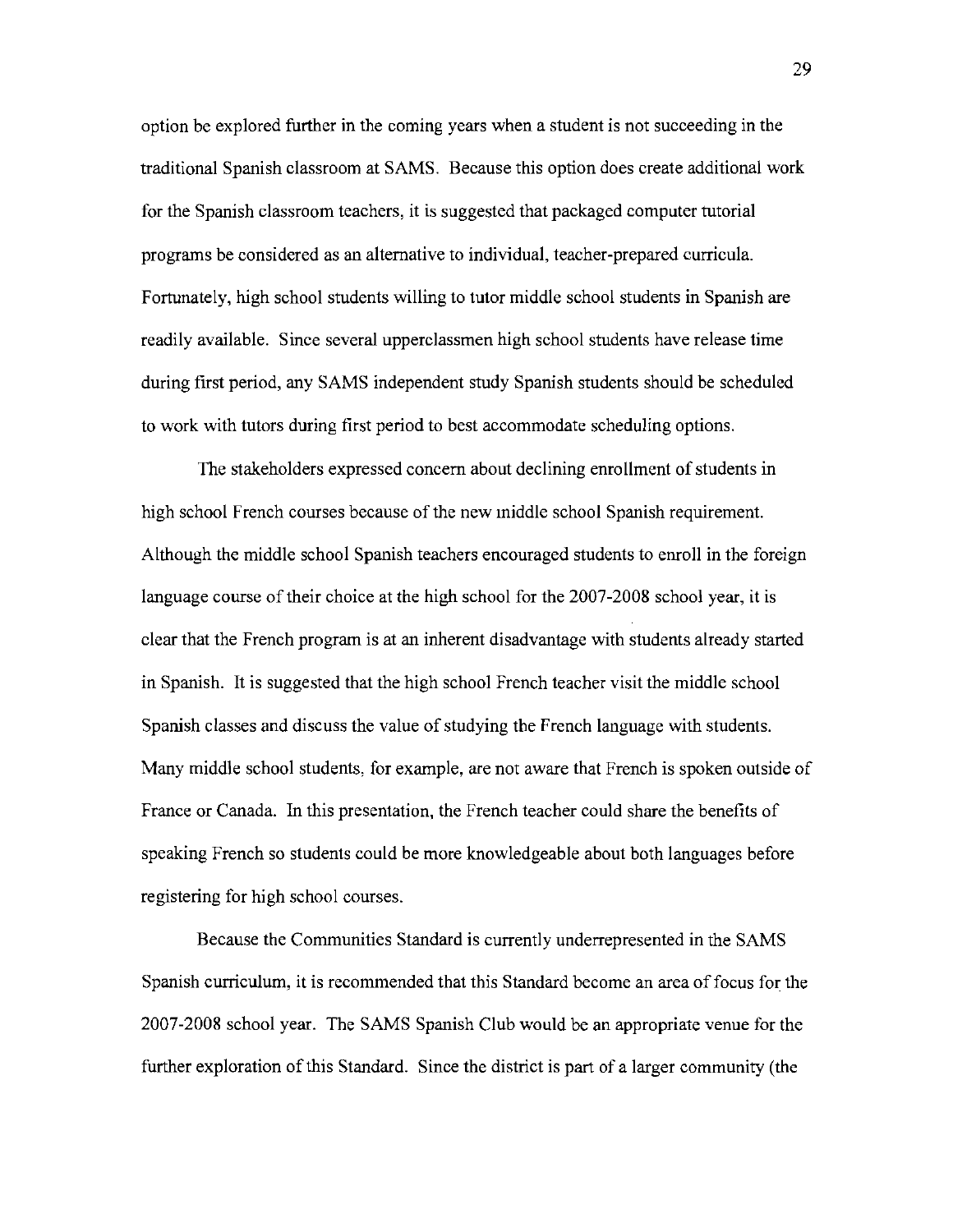Twin Cities metro area) which contains a large population of native speakers of Spanish, students in the SAMS Spanish Club could easily be connected in a variety of ways with Spanish-speaking community members. During the fall of 2006, several students attended *£1 Dia de los Muertos* (Day of the Dead) celebrations at the Minnesota History Center in St. Paul. This activity served as an excellent starting point in the incorporation of the Communities Standard into the SAMS Spanish curriculum. SAMS Spanish teachers can connect students with additional cultural celebrations in the community during the 2007-2008 school year. Over time, this community connection could grow to incorporate the "service" element which is central to the MYP philosophy.

This evaluation of the first year of the SAMS Spanish program has indicated that the current program is clearly moving toward becoming a strong and balanced, Standards-based program which addresses the varied needs of its students. Stakeholders have expressed their priorities for the future of the program, and fortunately, the current program appears focused toward reaching those principles valued by the stakeholders. By implementing the recommendations suggested in this report, the St. Anthony-New Brighton School District of St. Anthony, Minnesota will be well on it is way toward developing a solid Standards-based middle school Spanish program which can ensure the success of Spanish students for years to come.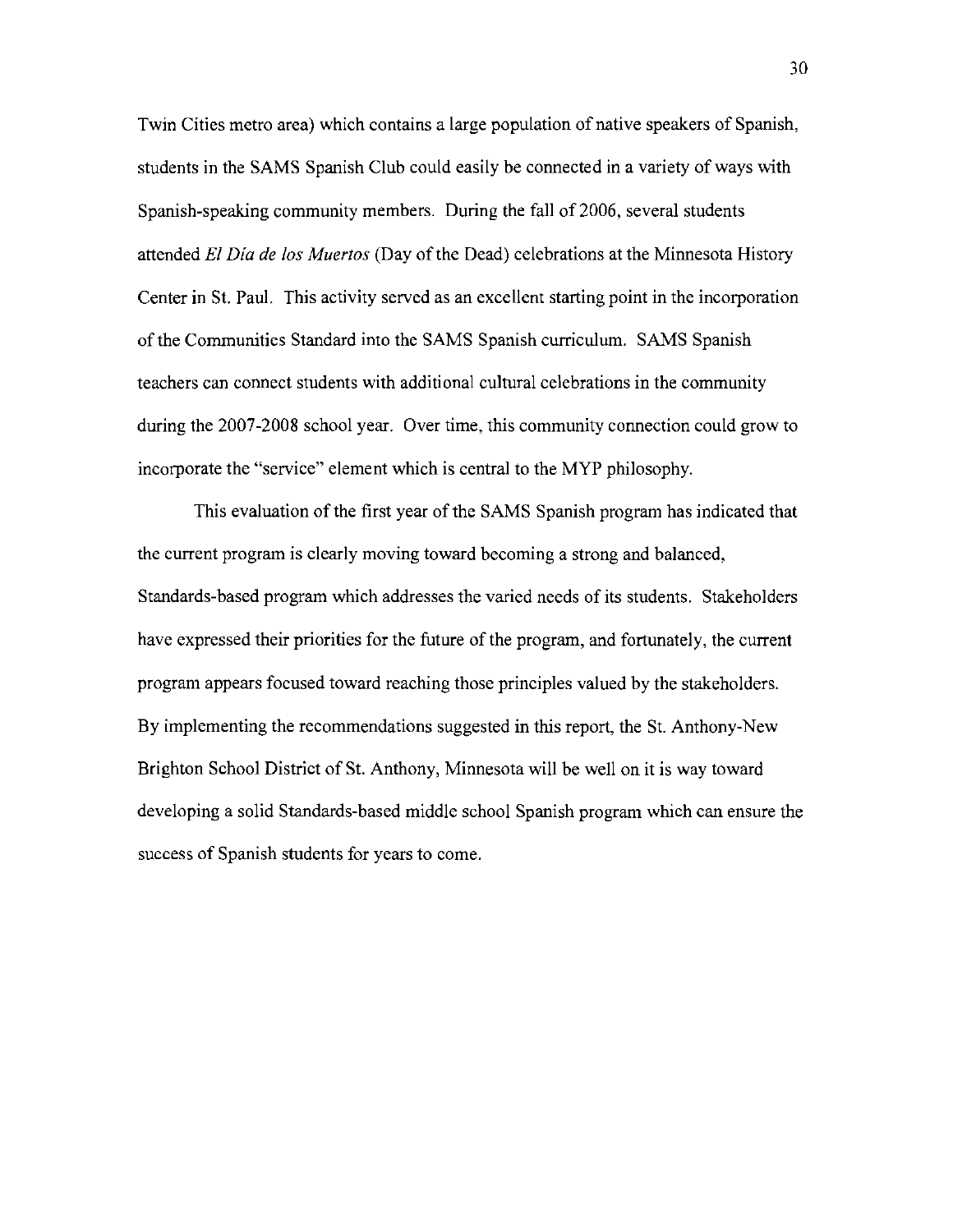References

- Allen, R. (2004). Versatile technologies broaden students' language horizons. *Curriculum Update,* 1, 4-8.
- American Council on the Teaching of Foreign Languages. (1999). National Standards in Foreign Language Education Project.
- Failoni, 1. (1993). Music as a means to enhance cultural awareness and literacy in the foreign language classroom. *Mid-Atlantic Journal of Foreign Language Pedagogy,* 1, 97-108.
- Finamore, M. (1993). Foreign language education in the middle school: A special education teacher's view. *Mid-Atlantic Journal of Foreign Language Pedagogy*, 1, 19-29.
- Gardner, R.C. (2001). Language learning motivation: The student, the teacher, and the researcher. *Texas Papers in Foreign Language Education,* 6(1), 1-18.
- Gifford, C. & Mullaney, J. (1999). From rhetoric to reality: Applying the communication standards to the classroom. *Northeast Conference Review,* 46, 12-18.
- Lee, L. (1995). Learning strategy instruction as a key to success in second language learning. *Northeast Conference Newsletter,* 37, 11-13.
- Minnesota Department of Education. (2005). *School Report Card.* Retrieved June 22, 2007, from http://education.state.mn.us/ReportCard2005/
- North Carolina State Department of Public Instruction. (1996). *First and second language: the reading and writing connection.* Raleigh, NC: Author.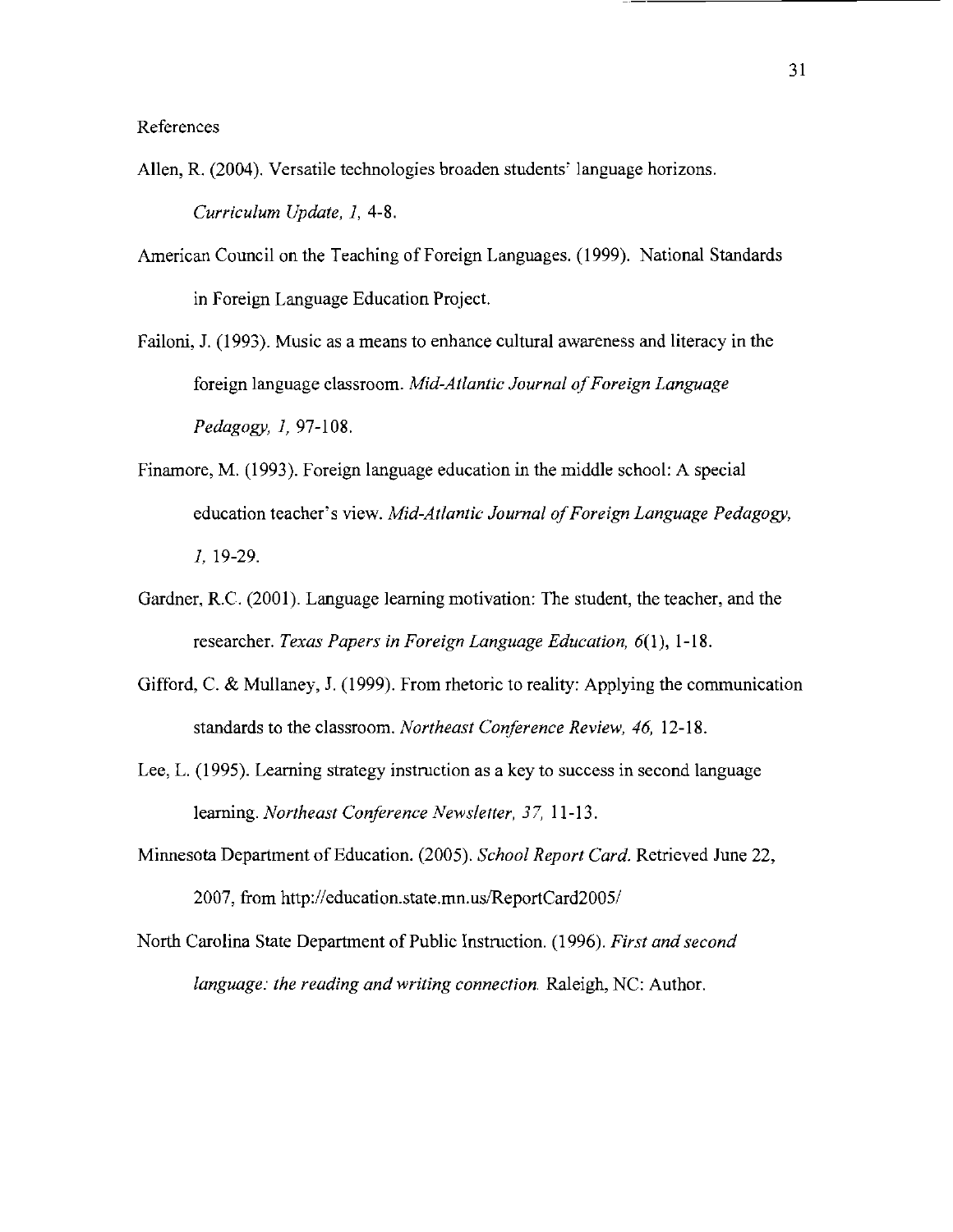- Pritikin, L. (1999). A policy of inclusion: Alternative foreign language curriculum for high-risk and learning-disabled students. Retrieved January, 15, 2007, from ERIC Digests database.
- Stewart, S. & Pearson, L. (1995). Development of communication strategies among foreign language learners. *Mountain Interstate Foreign Language Review.* 5, 112 127.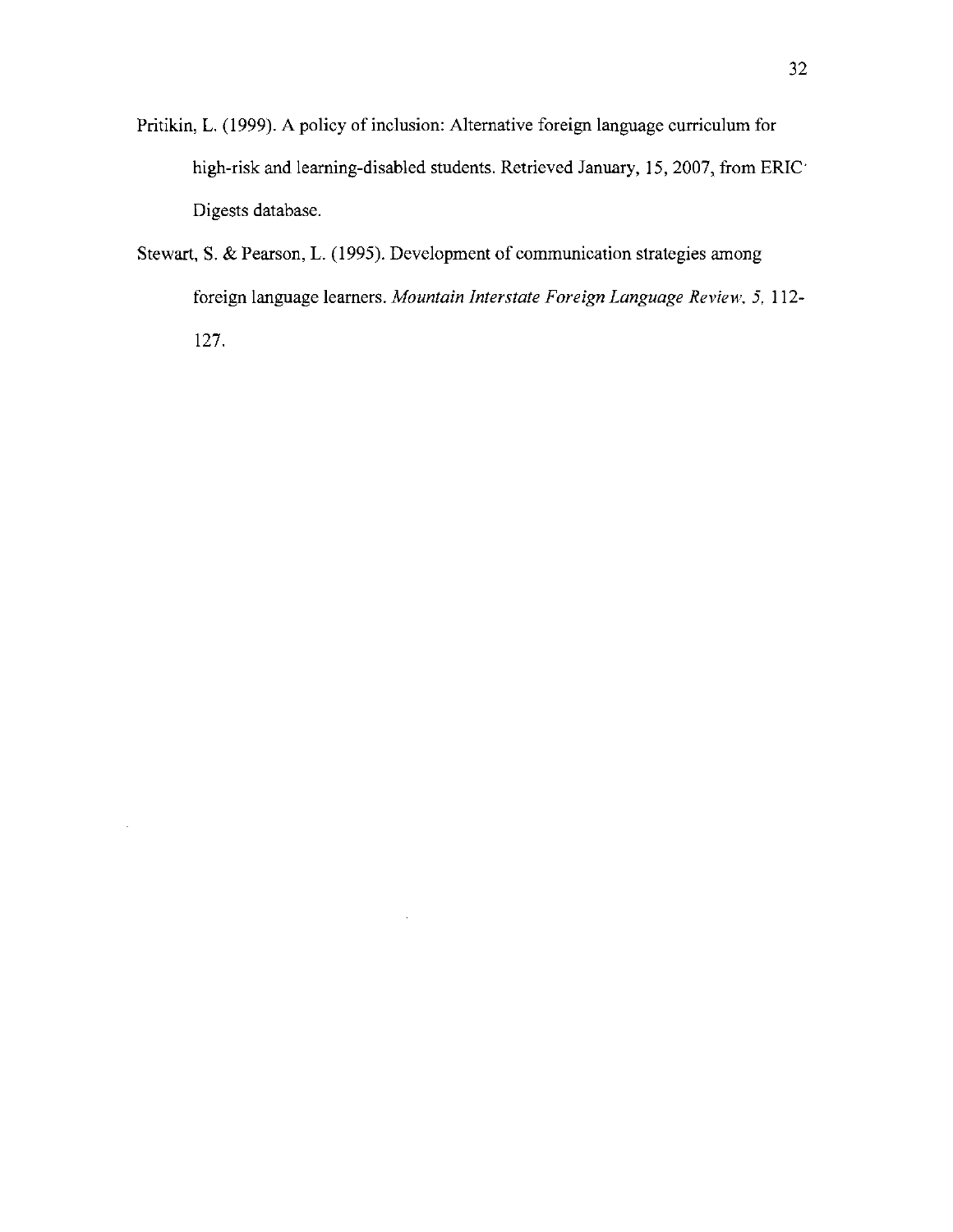# Appendix A: SAMS Spanish Program - SURVEY

# Please read each statement carefully and rate the IMPORTANCE of each statement to you.

- 5 Very Important *(Please only circle 5 for the statements of greatest priority for you.)*
- 4 Important
- 3 Somewhat Important
- 2 Minimally Important
- 1-Not Important

# *In a successful middle school Spanish program, students...*

| 1. have frequent opportunities to practice reading, writing, speaking, $1 \quad 2 \quad 3$<br>and listening in Spanish.                                                                                                       |              |                     |                | 4              | 5   |
|-------------------------------------------------------------------------------------------------------------------------------------------------------------------------------------------------------------------------------|--------------|---------------------|----------------|----------------|-----|
| 2. learn about the <b>cultural practices and beliefs</b> of people from<br>Spanish-speaking countries.                                                                                                                        |              | $1 \quad 2 \quad 3$ |                | $\overline{4}$ | - 5 |
| 3. are familiar with the <b>geography</b> (countries and capitals) of the<br>Spanish-speaking world.                                                                                                                          | $\mathbf{1}$ | $2 \quad 3$         |                | $\overline{4}$ | 5   |
| 4. learn strategies for learning a foreign language (especially strategies 1 2 3<br>which can be used in other subject areas as well).                                                                                        |              |                     |                | $\overline{4}$ | 5   |
| 5. can identify similarities and differences between the Spanish<br>language and the English language (or another native language).<br>(Examples: similar vocabulary or <i>cognates</i> , similar grammatical<br>forms, etc.) | $\mathbf{1}$ |                     | $2 \quad 3$    | 4              | -5  |
| 6. can identify similarities and differences between their own cultural 1<br>practices and beliefs and those of people from other cultures.                                                                                   |              | $2^{\circ}$         | $\overline{3}$ | $\overline{4}$ | -5  |
| 7. learn reasons why it is important to study a foreign language in<br>today's society.                                                                                                                                       |              | $1 \quad 2 \quad 3$ |                | $\overline{4}$ | 5   |
| 8. have opportunities ( <i>provided by the teacher</i> ) to use Spanish outside $1 \quad 2 \quad 3$<br>of the classroom. (Examples: Spanish Club, field trips,<br>community service projects, etc.)                           |              |                     |                | $\overline{4}$ | 5   |
|                                                                                                                                                                                                                               |              |                     |                |                |     |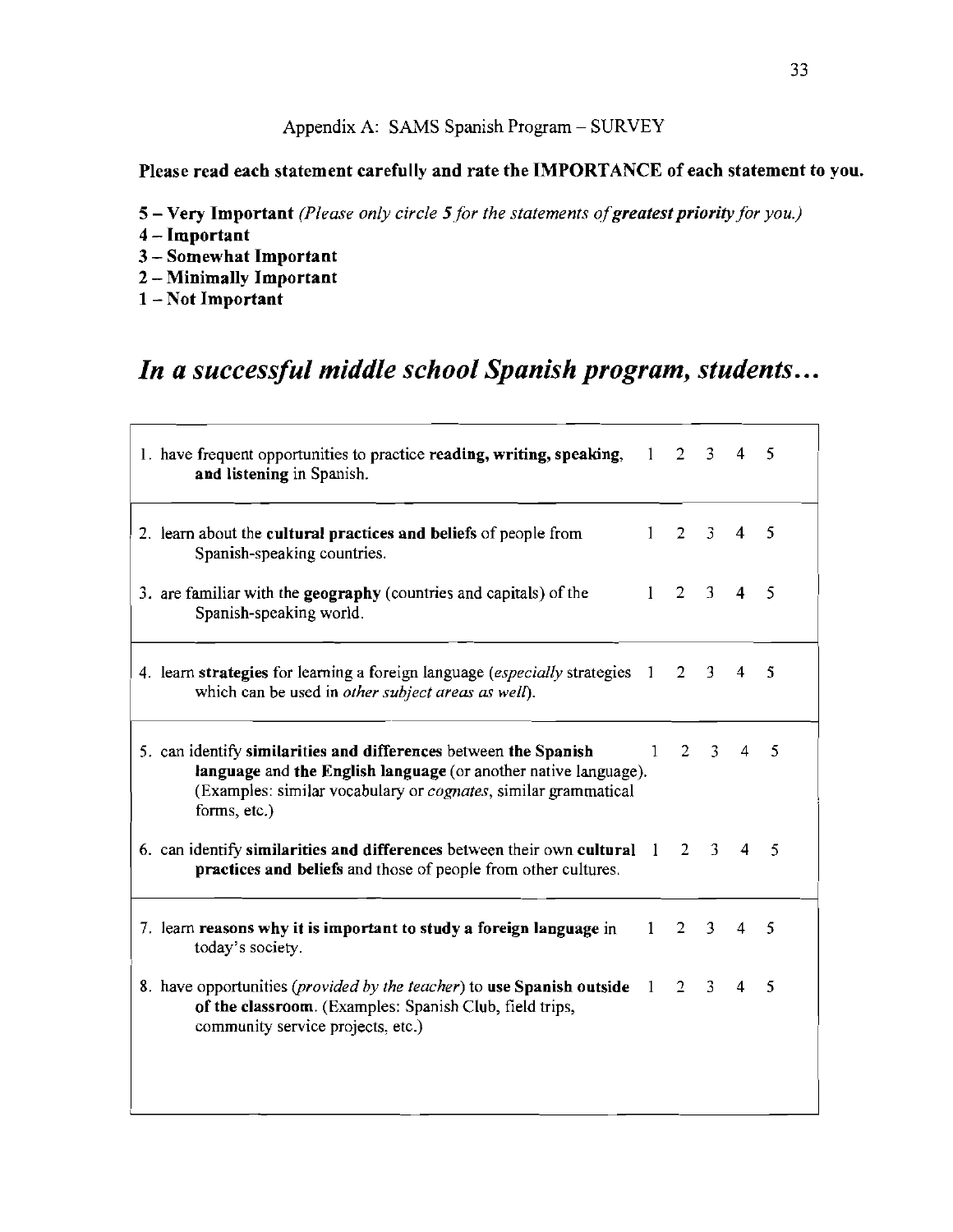| 9. use a textbook (rather than teacher-prepared packets or materials) $1 \quad 2 \quad 3$<br>regularly.                                                                                                                   |                 |                     | $4\overline{5}$             |     |
|---------------------------------------------------------------------------------------------------------------------------------------------------------------------------------------------------------------------------|-----------------|---------------------|-----------------------------|-----|
| 10. have opportunities for enrichment when regular classroom<br>material is not sufficiently challenging.                                                                                                                 | $1 \t2 \t3 \t4$ |                     |                             | -5  |
| 11. have options for receiving extra help (e.g. tutors, modified test, etc.) 1<br>when regular classroom material is too challenging.                                                                                     |                 | $2 \quad 3 \quad 4$ |                             | - 5 |
| 12. have the individual option to discontinue Spanish if teachers,<br>administrators, and/or parents feel that a student is not able to be<br>successful in Spanish at this time (for academic or behavioral<br>reasons). |                 |                     | $1 \t2 \t3 \t4 \t5$         |     |
| 13. are well-prepared to begin Spanish 2 as high school freshmen.                                                                                                                                                         |                 |                     | $1 \t2 \t3 \t4 \t5$         |     |
| 14. find Spanish to be an exciting, unique, and enjoyable class.                                                                                                                                                          |                 |                     | $1 \quad 2 \quad 3 \quad 4$ | -5  |
| 15. are inspired to continue studying foreign language (Spanish or<br>French) at the high school level.                                                                                                                   | $1 \t2 \t3 \t4$ |                     |                             | -5  |

Are there any otber issues you would like to see addressed in the ongoing development of our Spanish program at St. Anthony Middle Scbool?

# My participation in this research is an indication of informed consent.

Thank You, Thank You, Gracias, Thank You!!